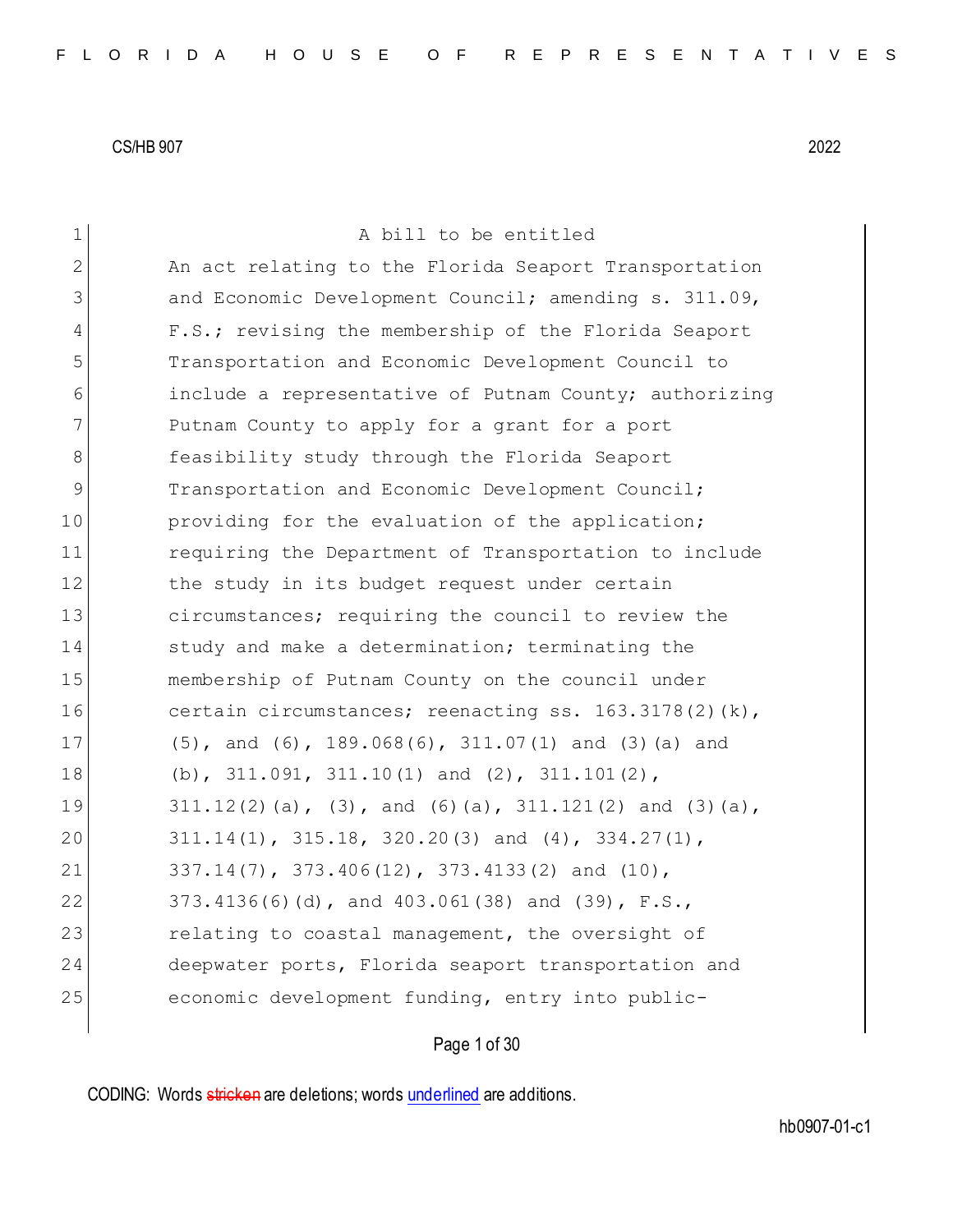26 private infrastructure project agreements for port-27 related public infrastructure projects, the Strategic 28 Port Investment Initiative within the department, the 29 Intermodal Logistics Center Infrastructure Support 30 Program, seaport security, licensed security officers 31 at Florida seaports, seaport planning, the 32 confidentiality of certain records held by deepwater 33 ports, the disposition of license tax moneys, the 34 definition of the term "governmental transportation 35 entity," seaport contractor services, exemptions for 36 overwater piers, docks, or similar structures in 37 deepwater ports, port conceptual permits, the 38 authorized use of mitigation banks, and the duties of 39 the Department of Environmental Protection in 40 providing environmental resource permits, 41 respectively, to incorporate the amendment made to s. 42 311.09, F.S., in references thereto; providing an 43 effective date. 44 45 Be It Enacted by the Legislature of the State of Florida: 46 47 Section 1. Subsection (1) of section 311.09, Florida

48 Statutes, is amended, and subsection (13) is added to that 49 section, to read:

50 311.09 Florida Seaport Transportation and Economic

Page 2 of 30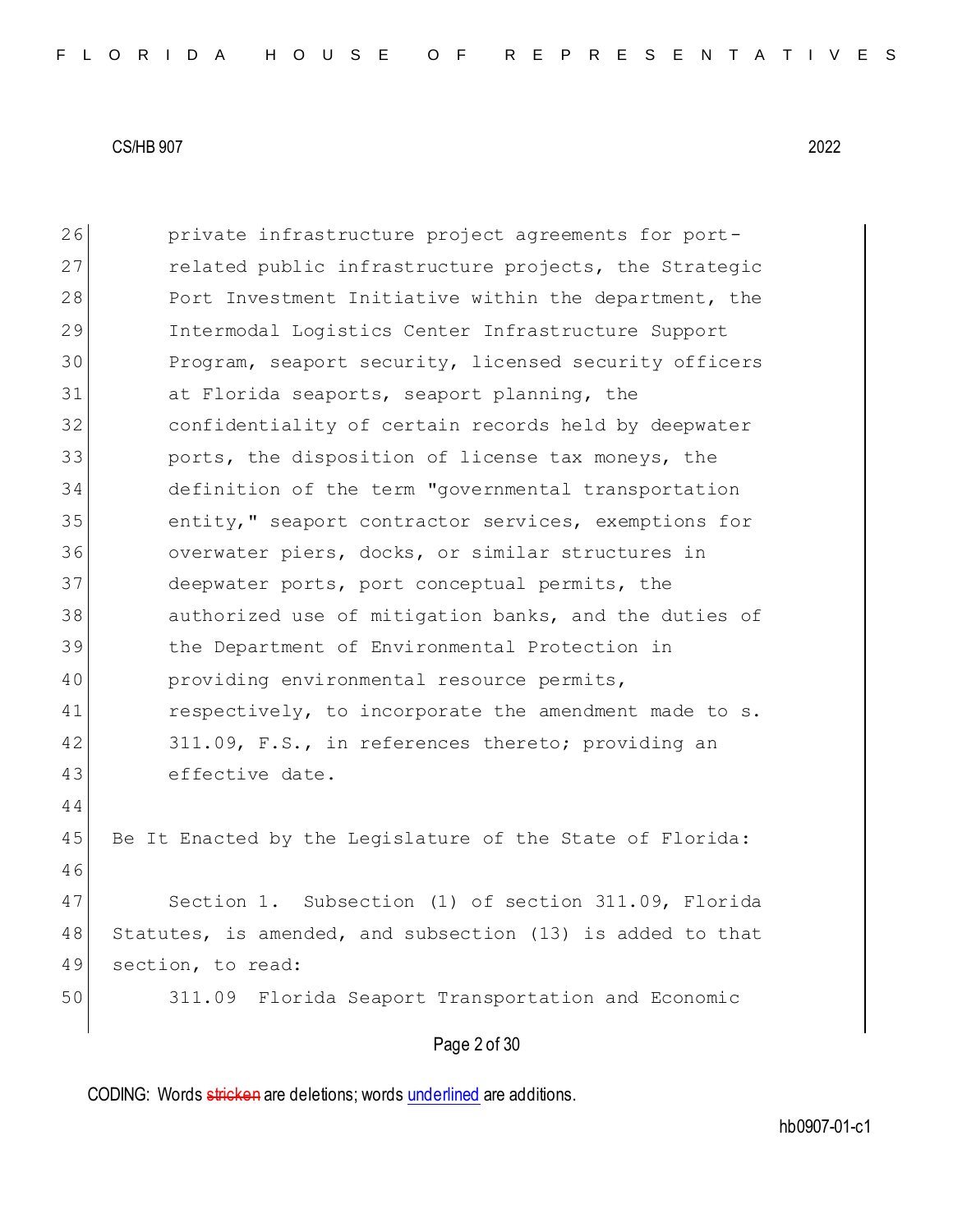51 Development Council.-

52 (1) The Florida Seaport Transportation and Economic 53 Development Council is created within the Department of 54 Transportation. The council consists of the following 18  $\pm$ 7 55 members: the port director, or the port director's designee, of 56 each of the ports of Jacksonville, Port Canaveral, Port Citrus, 57 Fort Pierce, Palm Beach, Port Everglades, Miami, Port Manatee, 58 St. Petersburg, Putnam County, Tampa, Port St. Joe, Panama City, 59 Pensacola, Key West, and Fernandina; the secretary of the 60 Department of Transportation or his or her designee; and the 61 secretary of the Department of Economic Opportunity or his or 62 her designee.

63 (13) Until July 1, 2024, Putnam County may apply for a 64 grant through the Florida Seaport Transportation and Economic 65 Development Council to perform a study examining the economic, 66 technical, and operational viability of the establishment of a 67 port in Putnam County. The council shall evaluate the grant 68 application pursuant to subsections  $(5)-(8)$  and, if approved, 69 the Department of Transportation must include the feasibility 70 study in its budget request pursuant to subsection (9). The 71 council shall review the study upon completion to determine if a 72 port in Putnam County is viable. If the council does not approve 73 the study, the membership of Putnam County on the council must 74 terminate. 75 Section 2. For the purpose of incorporating the amendment

## Page 3 of 30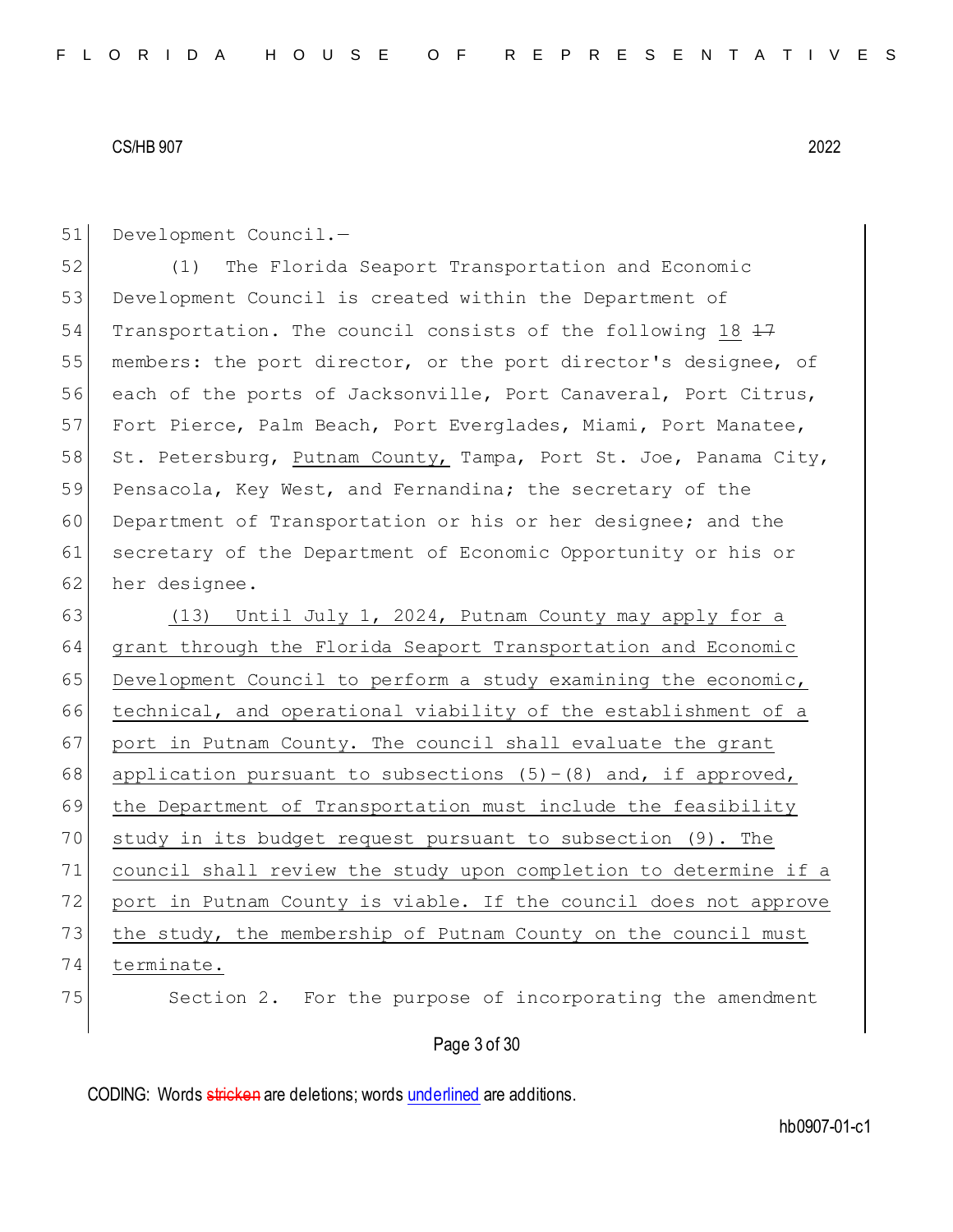76 made by this act to section 311.09, Florida Statutes, in 77 references thereto, paragraph (k) of subsection (2) and 78 subsections (5) and (6) of section  $163.3178$ , Florida Statutes, 79 are reenacted to read:

80 163.3178 Coastal management.

81 (2) Each coastal management element required by s. 82 163.3177(6)(q) shall be based on studies, surveys, and data; be 83 consistent with coastal resource plans prepared and adopted 84 pursuant to general or special law; and contain:

85 (k) A component which includes the comprehensive master 86 plan prepared by each deepwater port listed in s. 311.09(1), 87 which addresses existing port facilities and any proposed 88 expansions, and which adequately addresses the applicable 89 requirements of paragraphs (a)-(k) for areas within the port and 90 proposed expansion areas. Such component shall be submitted to 91 the appropriate local government at least 6 months prior to the 92 due date of the local plan and shall be integrated with, and 93 shall meet all criteria specified in, the coastal management 94 element. "The appropriate local government" means the 95 municipality having the responsibility for the area in which the 96 deepwater port lies, except that where no municipality has 97 responsibility, where a municipality and a county each have 98 responsibility, or where two or more municipalities each have 99 responsibility for the area in which the deepwater port lies, 100 | "the appropriate local government" means the county which has

#### Page 4 of 30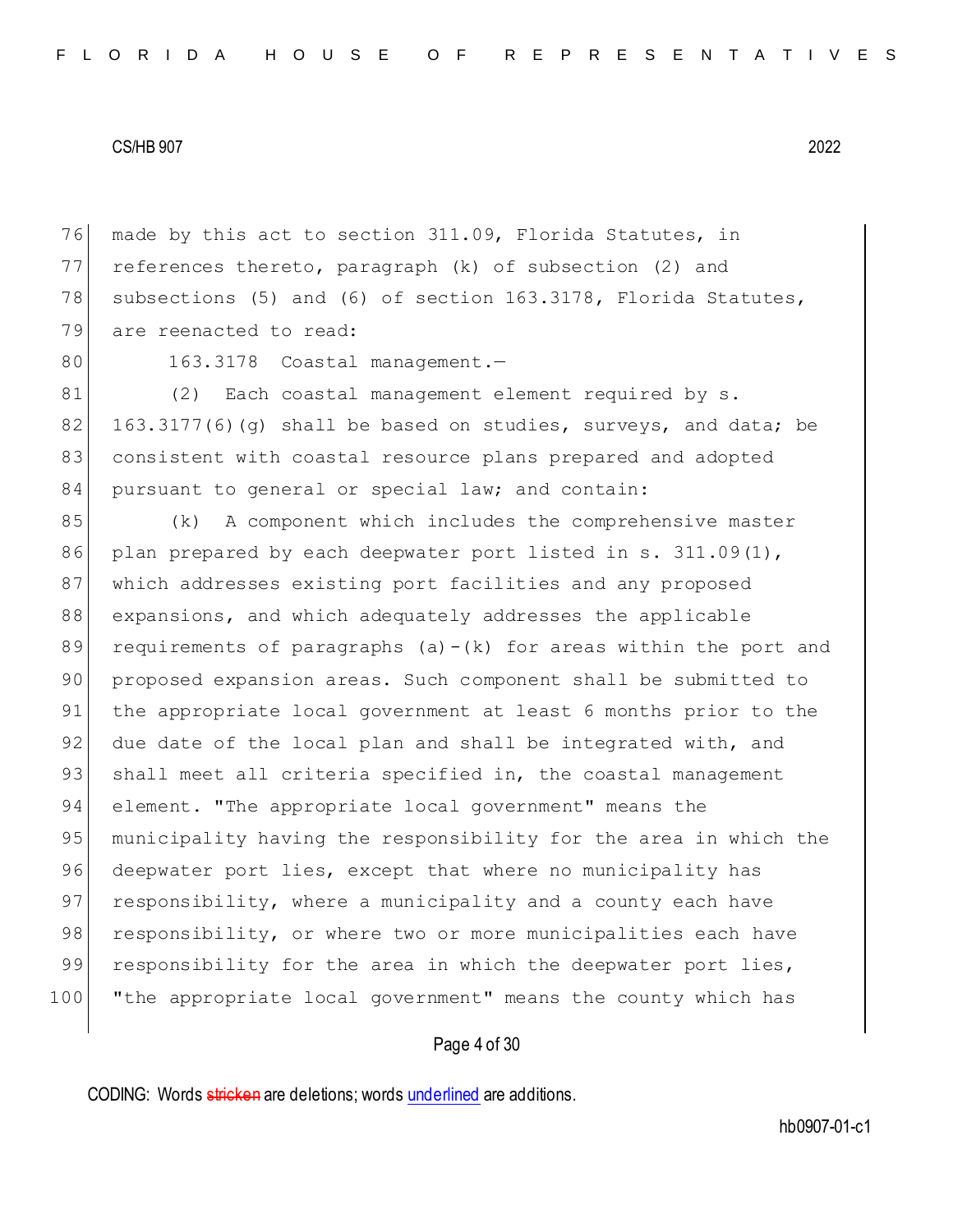responsibility for the area in which the deepwater port lies. 102 Failure by a deepwater port which is not part of a local 103 government to submit its component to the appropriate local government shall not result in a local government being subject 105 to sanctions pursuant to s. 163.3184. However, a deepwater port which is not part of a local government shall be subject to 107 sanctions pursuant to s. 163.3184.

 (5) The appropriate dispute resolution process provided under s. 186.509 must be used to reconcile inconsistencies between port master plans and local comprehensive plans. In recognition of the state's commitment to deepwater ports, the state comprehensive plan must include goals, objectives, and policies that establish a statewide strategy for enhancement of existing deepwater ports, ensuring that priority is given to water-dependent land uses. As an incentive for promoting plan consistency, port facilities as defined in s. 315.02(6) on lands owned or controlled by a deepwater port as defined in s. 118 311.09(1), as of the effective date of this act shall not be subject to development-of-regional-impact review provided the port either successfully completes an alternative comprehensive development agreement with a local government pursuant to ss. 163.3220-163.3243 or successfully enters into a development 123 agreement with the state land planning agency and applicable local government pursuant to s. 380.032 or, where the port is a department of a local government, successfully enters into a

#### Page 5 of 30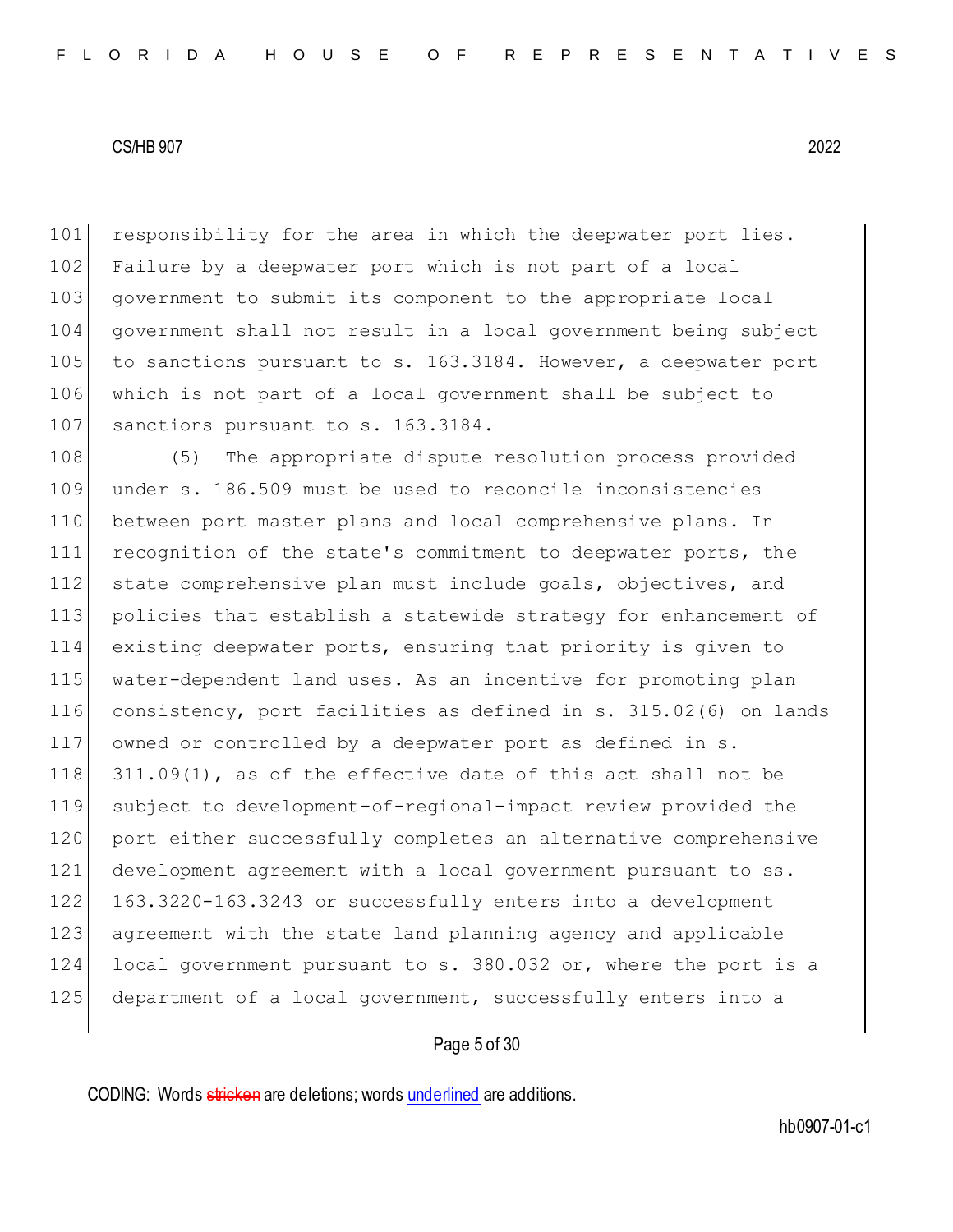development agreement with the state land planning agency 127 pursuant to s. 380.032. Port facilities as defined in s. 128 315.02(6) on lands not owned or controlled by a deepwater port as defined in s. 311.09(1) as of the effective date of this act 130 shall not be subject to development-of-regional-impact review provided the port successfully enters into a development agreement with the state land planning agency and applicable 133 local government pursuant to s. 380.032 or, where the port is a department of a local government, successfully enters into a development agreement with the state land planning agency pursuant to s. 380.032.

137 (6) Each port listed in s. 311.09(1) and each local 138 government in the coastal area which has spoil disposal responsibilities shall provide for or identify disposal sites for dredged materials in the future land use and port elements of the local comprehensive plan as needed to assure proper long-142 term management of material dredged from navigation channels, sufficient long-range disposal capacity, environmental sensitivity and compatibility, and reasonable cost and transportation. The disposal site selection criteria shall be developed in consultation with navigation and inlet districts and other appropriate state and federal agencies and the public. 148 For areas owned or controlled by ports listed in s. 311.09(1) and proposed port expansion areas, compliance with the provisions of this subsection shall be achieved through

## Page 6 of 30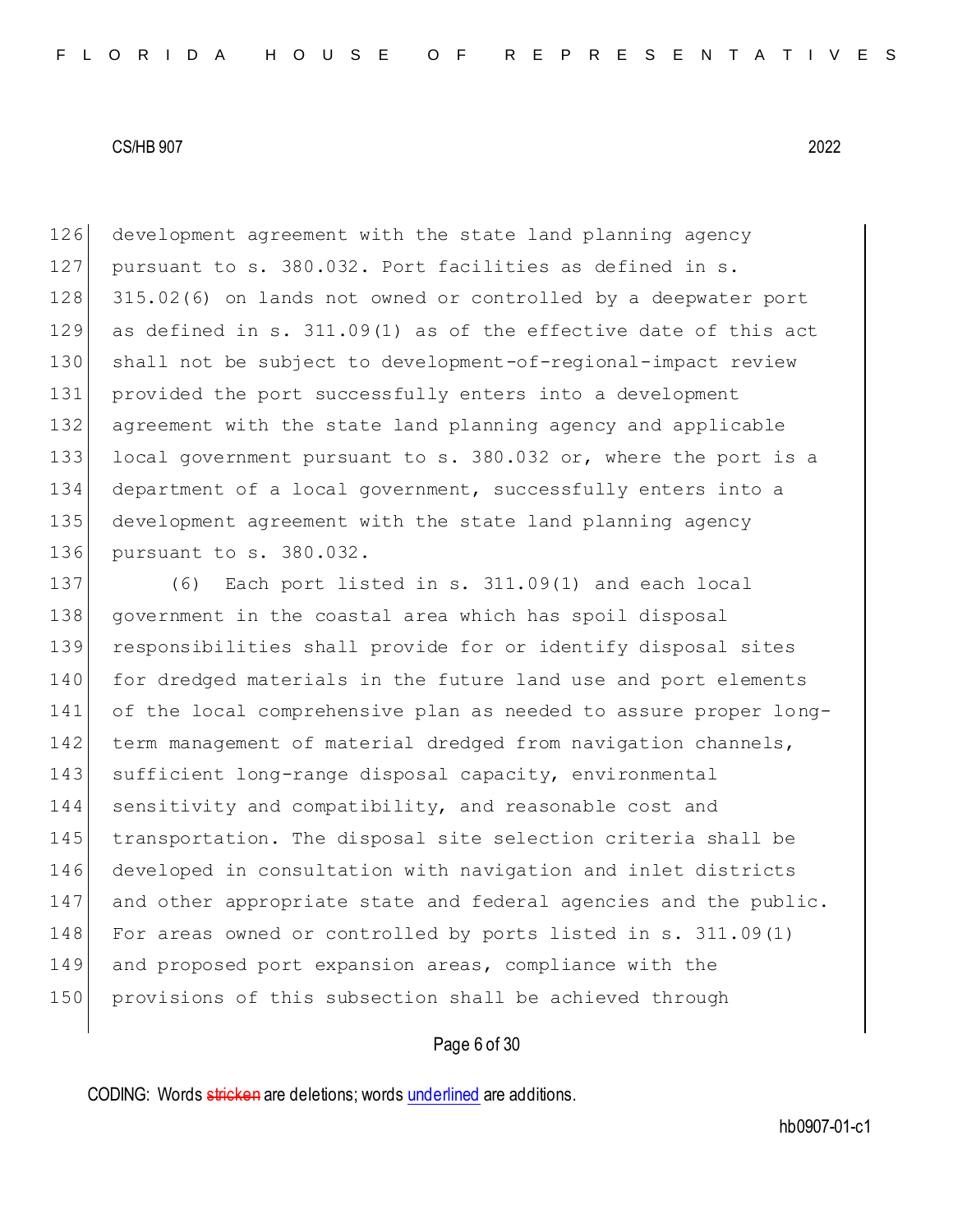Page 7 of 30 151 comprehensive master plans prepared by each port and integrated 152 with the appropriate local plan pursuant to paragraph  $(2)(k)$ . 153 Section 3. For the purpose of incorporating the amendment 154 made by this act to section 311.09, Florida Statutes, in a 155 reference thereto, subsection (6) of section 189.068, Florida 156 Statutes, is reenacted to read: 157 189.068 Special districts; authority for oversight; 158 general oversight review process.-159 (6) This section does not apply to a deepwater port listed 160 in s. 311.09(1) which is in compliance with a port master plan 161 adopted pursuant to s.  $163.3178(2)(k)$ , or to an airport 162 authority operating in compliance with an airport master plan 163 approved by the Federal Aviation Administration, or to any 164 special district organized to operate health systems and 165 facilities licensed under chapter 395, chapter 400, or chapter 166 429. 167 Section 4. For the purpose of incorporating the amendment 168 made by this act to section 311.09, Florida Statutes, in 169 references thereto, subsection (1) and paragraphs (a) and (b) of 170 subsection (3) of section 311.07, Florida Statutes, are 171 reenacted to read: 172 311.07 Florida seaport transportation and economic 173 development funding.-174 (1) There is created the Florida Seaport Transportation 175 and Economic Development Program within the Department of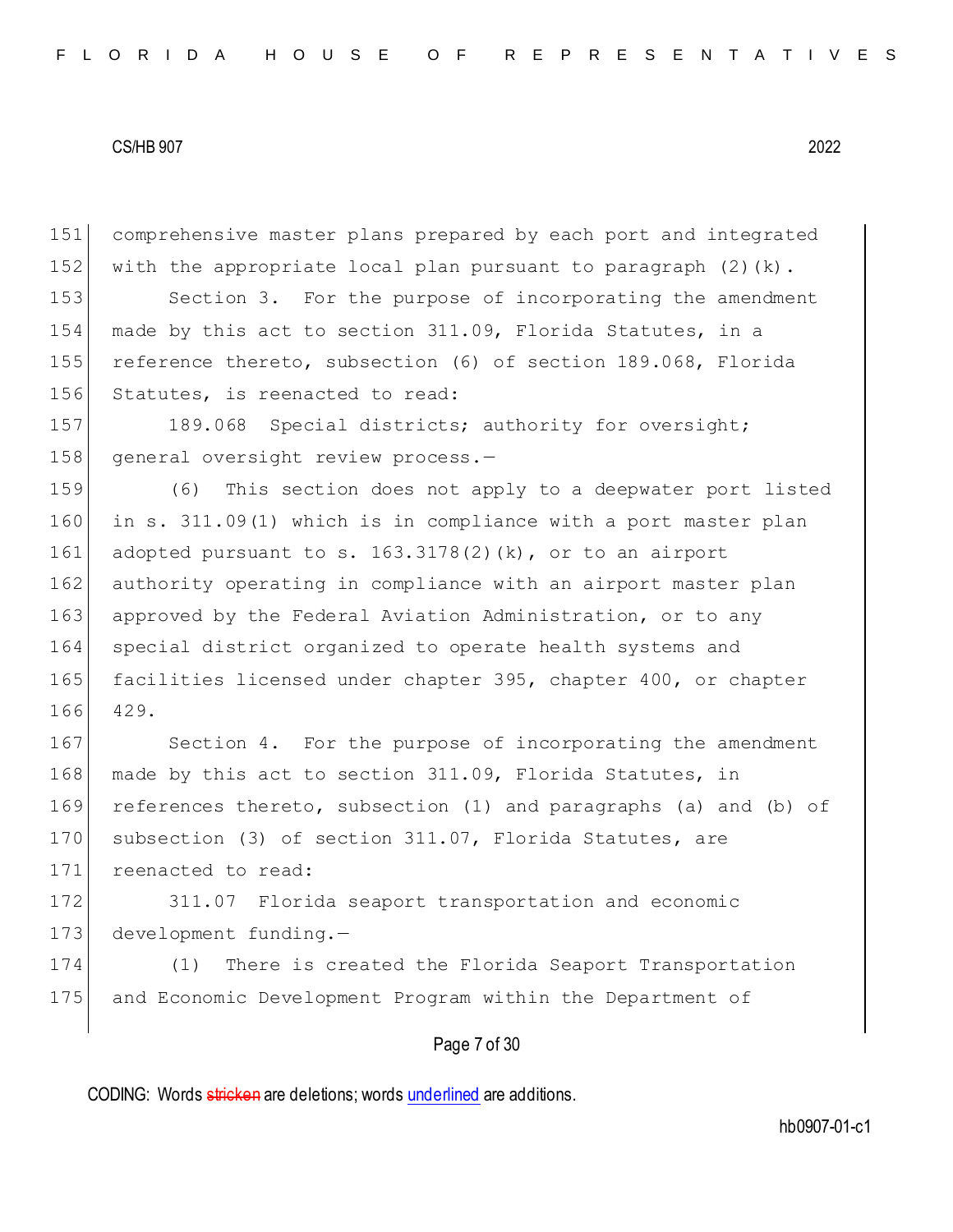176 Transportation to finance port transportation or port facilities 177 projects that will improve the movement and intermodal 178 transportation of cargo or passengers in commerce and trade and 179 support the interests, purposes, and requirements of all ports 180 listed in s. 311.09.

181 (3)(a) Florida Seaport Transportation and Economic 182 Development Program funds shall be used to fund approved 183 projects on a 50-50 matching basis with any of the deepwater 184 ports, as listed in s.  $311.09$ , which is governed by a public 185 body or any other deepwater port which is governed by a public 186 body and which complies with the water quality provisions of s. 187 403.061, the comprehensive master plan requirements of s. 188 163.3178(2)(k), and the local financial management and reporting 189 provisions of part III of chapter 218. However, program funds 190 used to fund projects that involve the rehabilitation of 191 wharves, docks, berths, bulkheads, or similar structures shall 192 require a 25-percent match of funds. Program funds also may be 193 used by the Seaport Transportation and Economic Development 194 Council for data and analysis that will assist Florida's 195 seaports and international trade.

196 (b) Projects eligible for funding by grants under the 197 program are limited to the following port facilities or port 198 transportation projects:

199 1. Transportation facilities within the jurisdiction of 200 the port.

## Page 8 of 30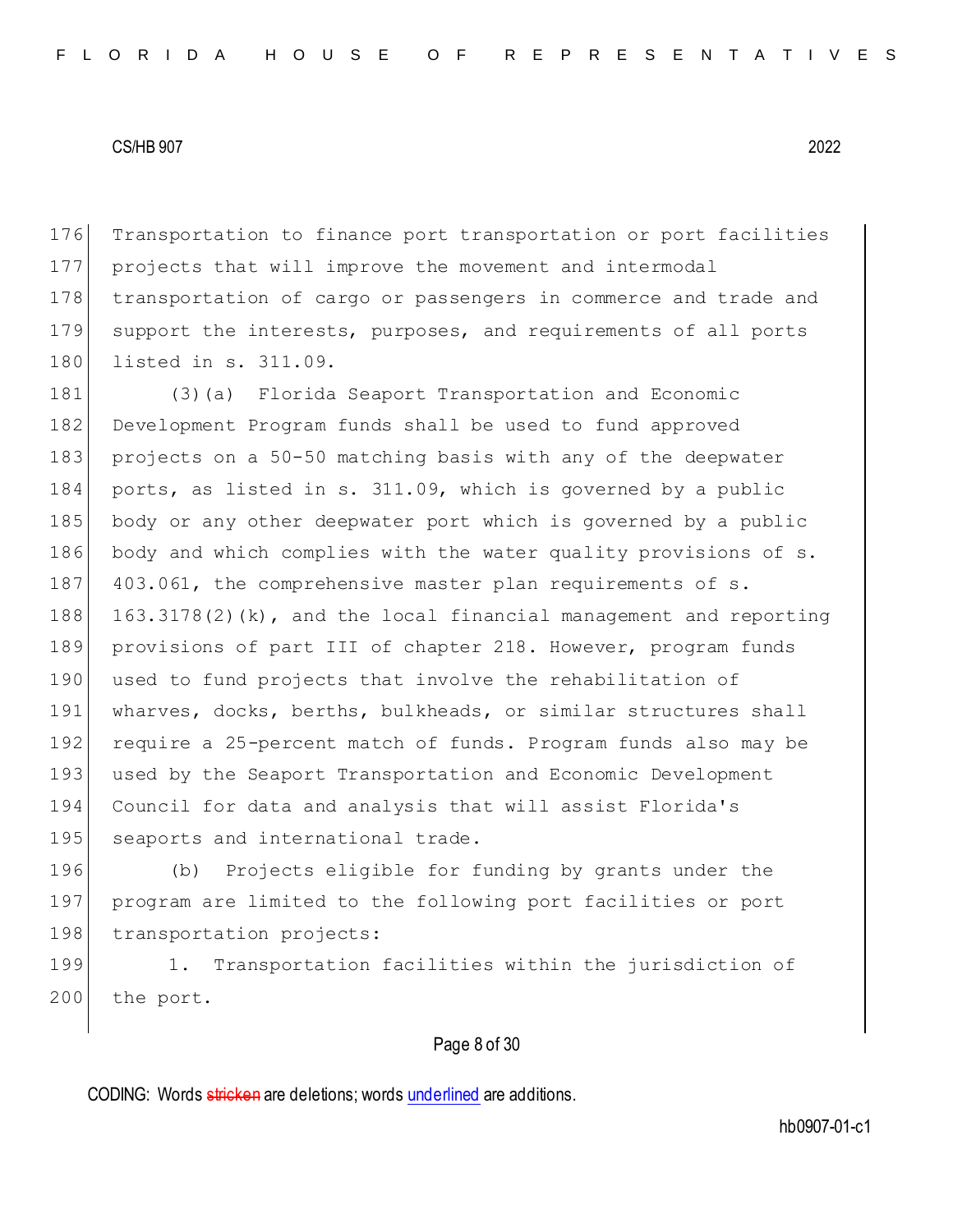201 2. The dredging or deepening of channels, turning basins, 202 or harbors.

 3. The construction or rehabilitation of wharves, docks, structures, jetties, piers, storage facilities, cruise terminals, automated people mover systems, or any facilities 206 necessary or useful in connection with any of the foregoing.

207 4. The acquisition of vessel tracking systems, container 208 cranes, or other mechanized equipment used in the movement of 209 cargo or passengers in international commerce.

210 5. The acquisition of land to be used for port purposes.

211 6. The acquisition, improvement, enlargement, or extension 212 of existing port facilities.

 7. Environmental protection projects which are necessary because of requirements imposed by a state agency as a condition of a permit or other form of state approval; which are necessary 216 for environmental mitigation required as a condition of a state, 217 federal, or local environmental permit; which are necessary for the acquisition of spoil disposal sites and improvements to existing and future spoil sites; or which result from the 220 funding of eligible projects listed in this paragraph.

221 8. Transportation facilities as defined in s. 334.03(30) 222 which are not otherwise part of the Department of 223 Transportation's adopted work program.

224 9. Intermodal access projects.

225 10. Construction or rehabilitation of port facilities as

## Page 9 of 30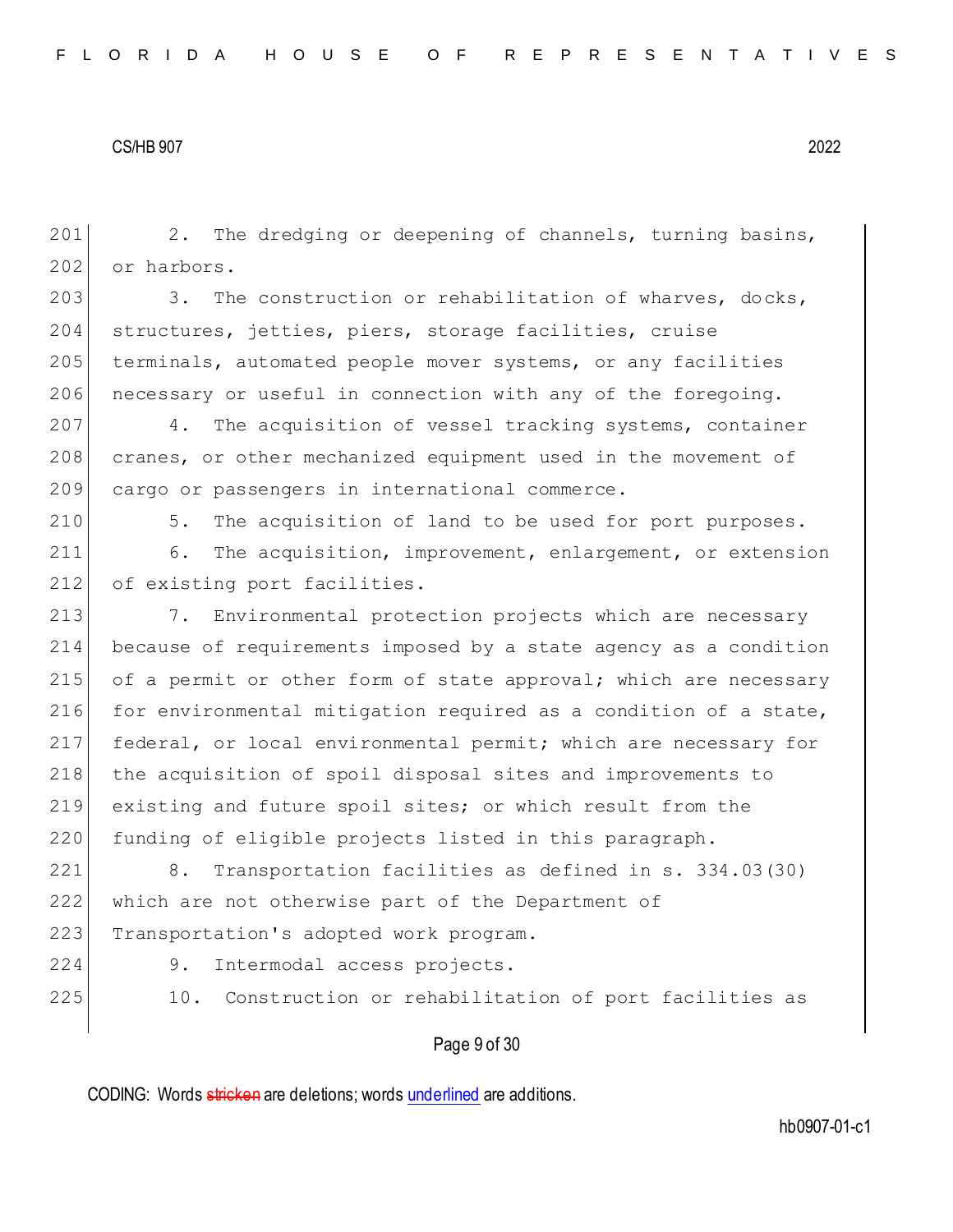226 defined in s. 315.02, excluding any park or recreational 227 facilities, in ports listed in s. 311.09(1) with operating 228 revenues of \$5 million or less, provided that such projects 229 create economic development opportunities, capital improvements, 230 and positive financial returns to such ports.

231 11. Seaport master plan or strategic plan development or 232 updates, including the purchase of data to support such plans.

233 Section 5. For the purpose of incorporating the amendment 234 made by this act to section 311.09, Florida Statutes, in a 235 reference thereto, section 311.091, Florida Statutes, is 236 reenacted to read:

237 311.091 Entry into public-private infrastructure project 238 agreements for port-related public infrastructure projects.—A 239 seaport listed in s. 311.09(1) may receive or solicit proposals 240 from and enter into a public-private infrastructure project 241 agreement with a private entity, or a consortium of private 242 entities, to build, operate, manage, maintain, or finance a 243 port-related public infrastructure project.

244 Section 6. For the purpose of incorporating the amendment 245 made by this act to section  $311.09$ , Florida Statutes, in 246 references thereto, subsections (1) and (2) of section 311.10, 247 Florida Statutes, are reenacted to read:

248 311.10 Strategic Port Investment Initiative.—

249 (1) There is created the Strategic Port Investment 250 Initiative within the Department of Transportation. Beginning in

## Page 10 of 30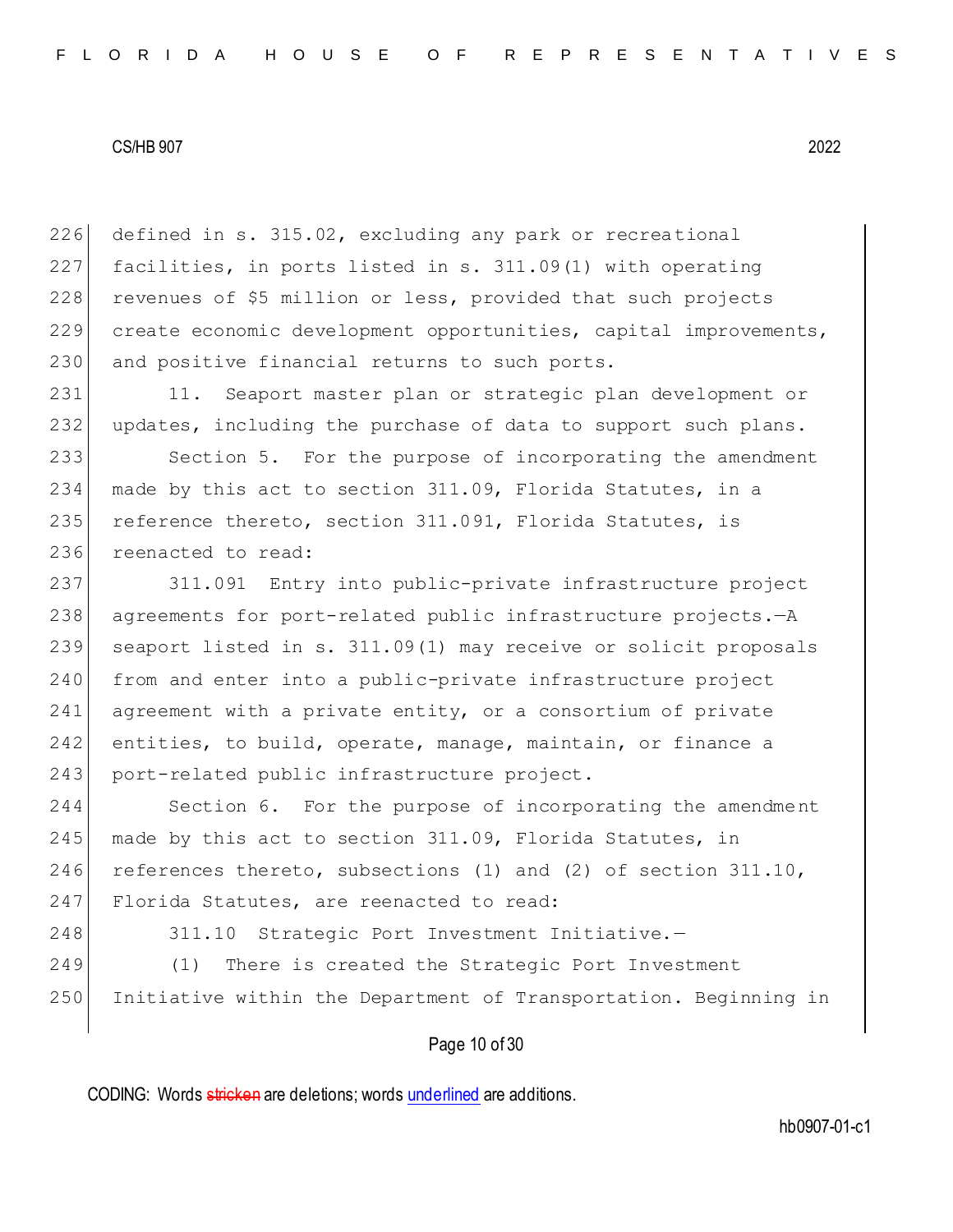251 fiscal year 2012-2013, a minimum of \$35 million annually shall 252 be made available from the State Transportation Trust Fund to 253 fund the Strategic Port Investment Initiative. The Department of 254 Transportation shall work with the deepwater ports listed in s. 255 311.09 to develop and maintain a priority list of strategic 256 investment projects. Project selection shall be based on 257 projects that meet the state's economic development goal of 258 becoming a hub for trade, logistics, and export-oriented 259 activities by:

260 (a) Providing important access and major on-port capacity 261 improvements;

262 (b) Providing capital improvements to strategically 263 position the state to maximize opportunities in international 264 trade, logistics, or the cruise industry;

265 (c) Achieving state goals of an integrated intermodal 266 transportation system; and

267 (d) Demonstrating the feasibility and availability of 268 matching funds through local or private partners.

269 (2) Prior to making final project allocations, the 270 Department of Transportation shall schedule a publicly noticed 271 workshop with the Department of Economic Opportunity and the 272 deepwater ports listed in s. 311.09 to review the proposed 273 projects. After considering the comments received, the 274 Department of Transportation shall finalize a prioritized list 275 of potential projects.

## Page 11 of 30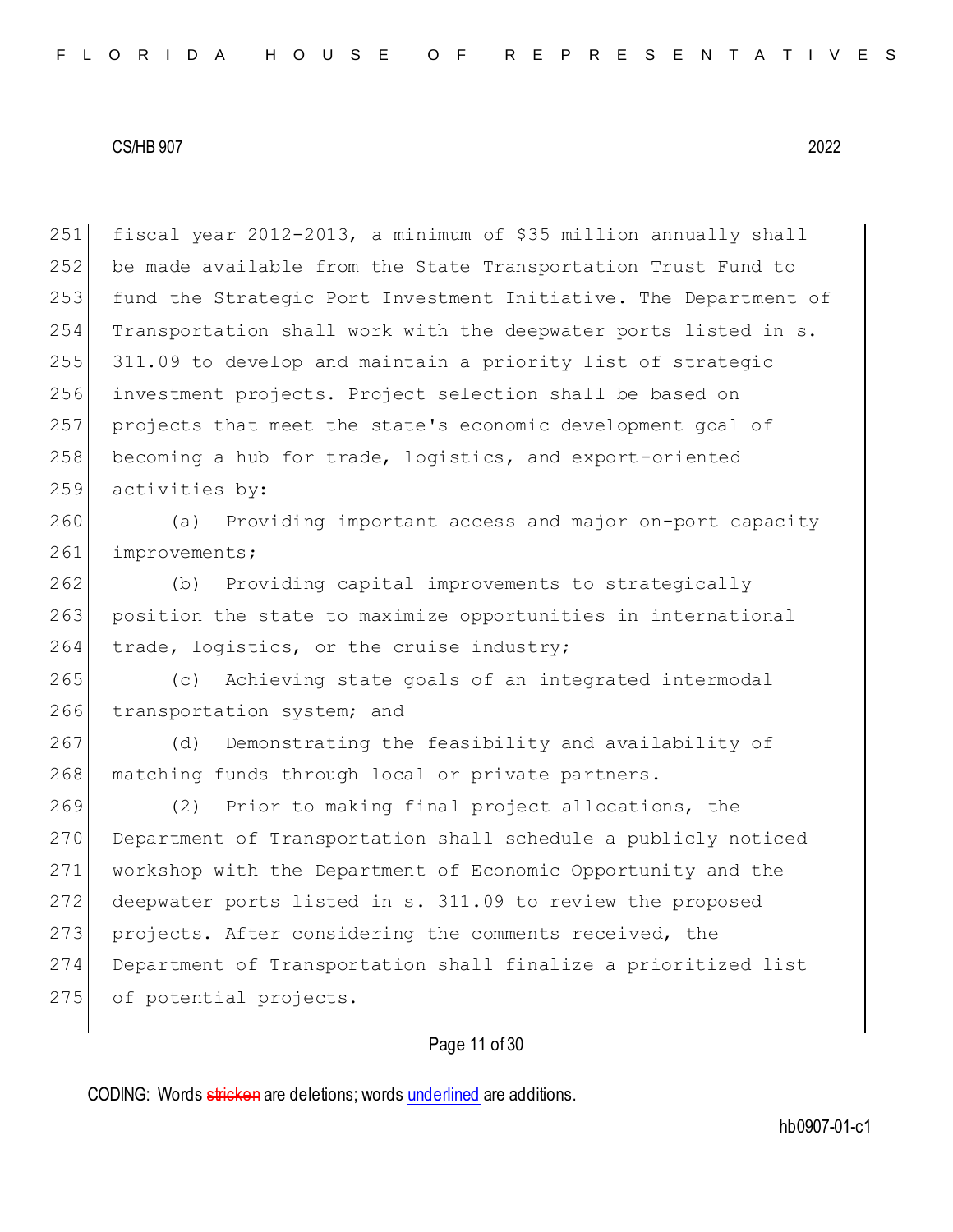276 Section 7. For the purpose of incorporating the amendment 277 made by this act to section 311.09, Florida Statutes, in a 278 reference thereto, subsection (2) of section 311.101, Florida 279 Statutes, is reenacted to read:

280 311.101 Intermodal Logistics Center Infrastructure Support 281 Program.-

282 (2) For the purposes of this section, the term "intermodal 283 logistics center," including, but not limited to, an "inland port," means a facility or group of facilities serving as a point of intermodal transfer of freight in a specific area physically separated from a seaport where activities relating to transport, logistics, goods distribution, consolidation, or value-added activities are carried out and whose activities and 289 services are designed to support or be supported by conveyance or shipping through one or more seaports listed in s. 311.09.

291 Section 8. For the purpose of incorporating the amendment 292 made by this act to section 311.09, Florida Statutes, in 293 references thereto, paragraph (a) of subsection (2), subsection 294 (3), and paragraph (a) of subsection (6) of section  $311.12$ , 295 Florida Statutes, are reenacted to read:

296 311.12 Seaport security.-

297 (2) SECURITY PLAN.

298 (a) Each seaport listed in s. 311.09 shall adopt and 299 maintain a security plan specific to that seaport which provides 300 for a secure seaport infrastructure that promotes the safety and

#### Page 12 of 30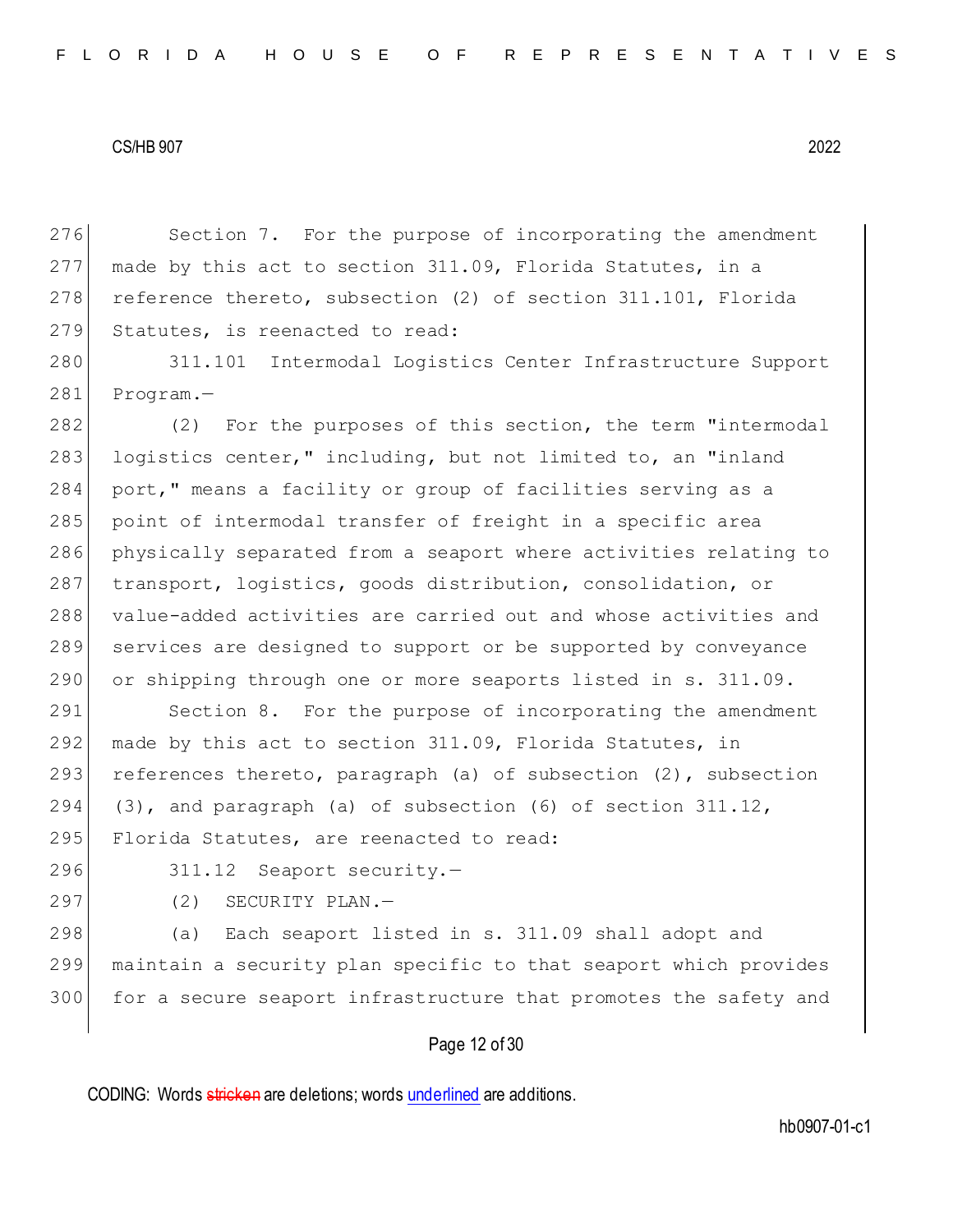security of state residents and visitors and the flow of 302 legitimate trade and travel.

 (3) SECURE AND RESTRICTED AREAS.—Each seaport listed in s. 311.09 must clearly designate in seaport security plans, and clearly identify with appropriate signs and markers on the premises of a seaport, all secure and restricted areas as defined by 33 C.F.R. part 105.

 (a)1. All seaport employees and other persons working at the seaport who have regular access to secure or restricted areas must comply with federal access control regulations as prescribed in this section.

 2. All persons and objects in secure and restricted areas are subject to search by a sworn state-certified law enforcement officer, a Class D seaport security officer certified under Maritime Transportation Security Act of 2002 guidelines, or an employee of the seaport security force certified under the Maritime Transportation Security Act of 2002 guidelines.

318 3. Persons found in these areas without the proper permission are subject to the trespass provisions of ss. 810.08 320 and 810.09.

 (b) The seaport must provide clear notice of the prohibition against possession of concealed weapons and other contraband material on the premises of the seaport. Any person in a restricted area who has in his or her possession a concealed weapon, or who operates or has possession or control

## Page 13 of 30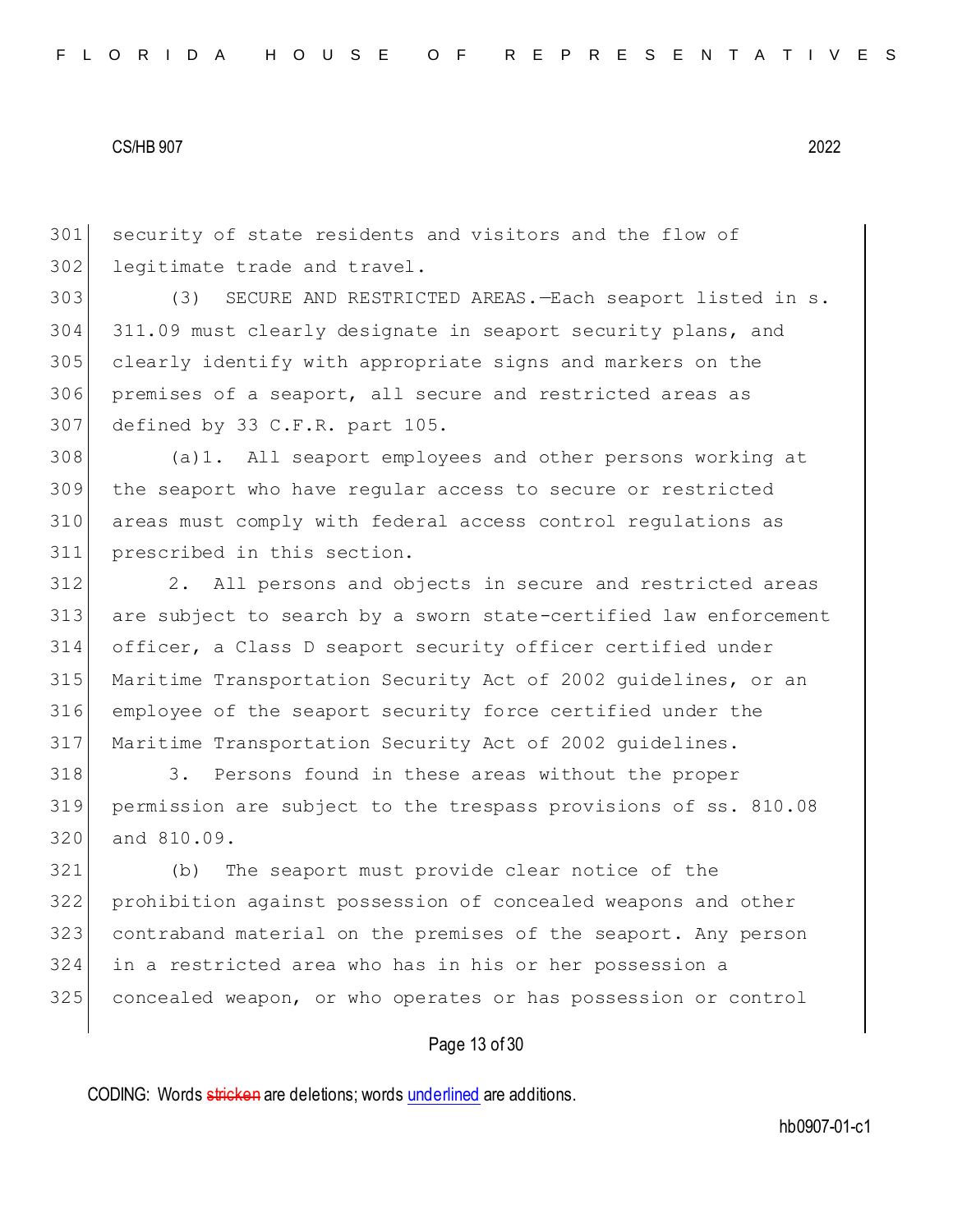of a vehicle in or upon which a concealed weapon is placed or stored, commits a misdemeanor of the first degree, punishable as 328 provided in s. 775.082 or s. 775.083. This paragraph does not apply to active-duty certified federal or state law enforcement personnel or persons so designated by the seaport director in writing.

 (c) During a period of high terrorist threat level, as designated by the United States Department of Homeland Security, the management or controlling authority of the port may temporarily designate any part of the seaport property as a secure or restricted area. The duration of such designation is limited to the period in which the high terrorist threat level 338 is in effect or a port emergency exists.

(6) GRANT PROGRAM.—

 (a) The Florida Seaport Transportation and Economic Development Council shall establish a Seaport Security Grant Program for the purpose of assisting in the implementation of security plans and security measures at the seaports listed in s. 311.09(1). Funds may be used for the purchase of equipment, 345 infrastructure needs, cybersecurity programs, and other security measures identified in a seaport's approved federal security plan. Such grants may not exceed 75 percent of the total cost of 348 the request and are subject to legislative appropriation.

 Section 9. For the purpose of incorporating the amendment made by this act to section 311.09, Florida Statutes, in

## Page 14 of 30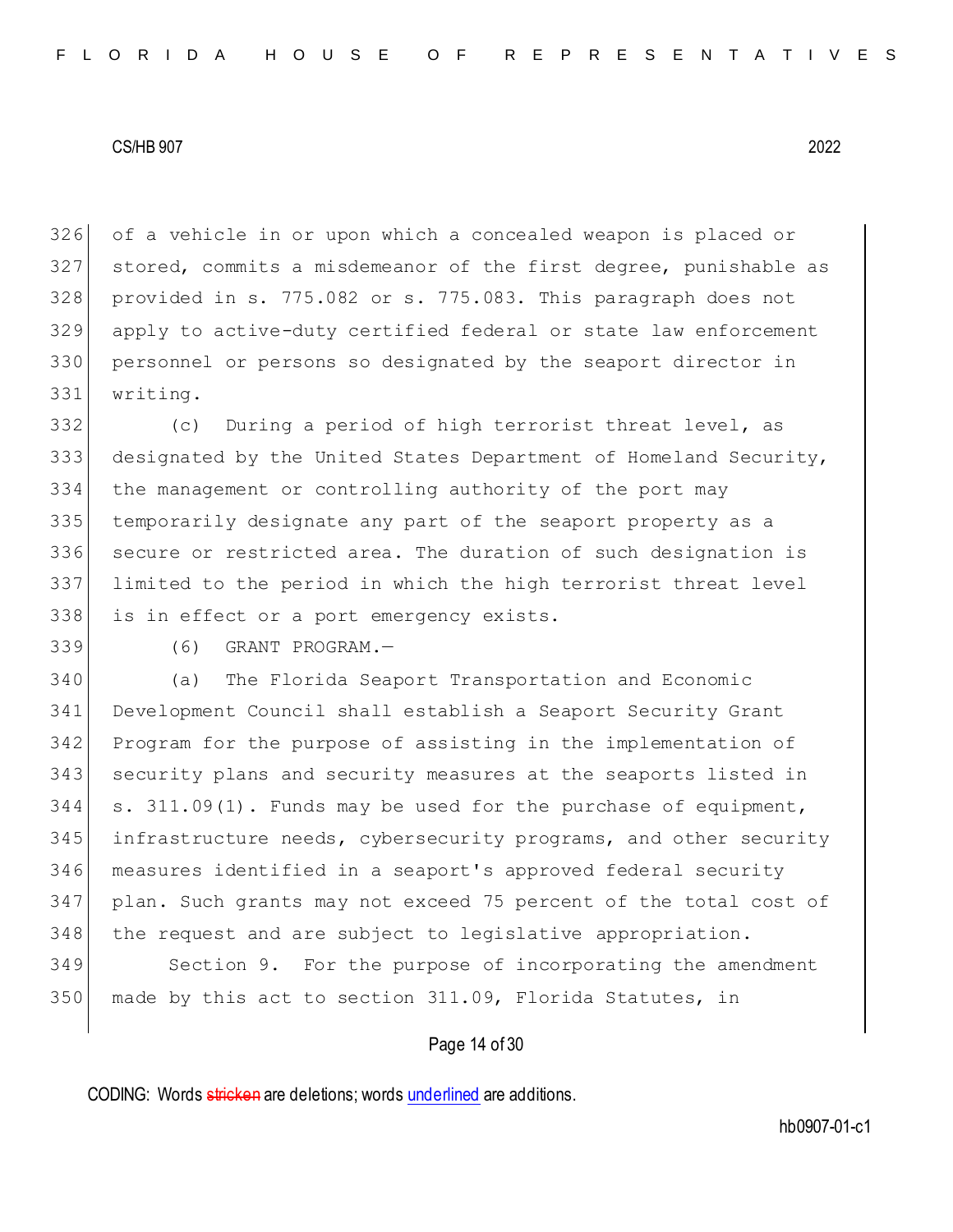references thereto, subsection (2) and paragraph (a) of subsection (3) of section 311.121, Florida Statutes, are reenacted to read:

 311.121 Qualifications, training, and certification of 355 licensed security officers at Florida seaports.-

 (2) The authority or governing board of each seaport identified under s. 311.09 that is subject to the seaport 358 security standards referenced in s. 311.12 shall require that a candidate for certification as a seaport security officer:

 (a) Has received a Class D license as a security officer under chapter 493.

 (b) Has successfully completed the certified training curriculum for a Class D license or has been determined by the Department of Agriculture and Consumer Services to have 365 equivalent experience as established by rule of the department.

 (c) Has completed the training or training equivalency and testing process established by this section for becoming a 368 certified seaport security officer.

 (3) The Seaport Security Officer Qualification, Training, and Standards Coordinating Council is created under the 371 Department of Law Enforcement.

 (a) The executive director of the Department of Law Enforcement shall appoint 11 members to the council, to include:

 1. The seaport administrator of the Department of Law Enforcement.

## Page 15 of 30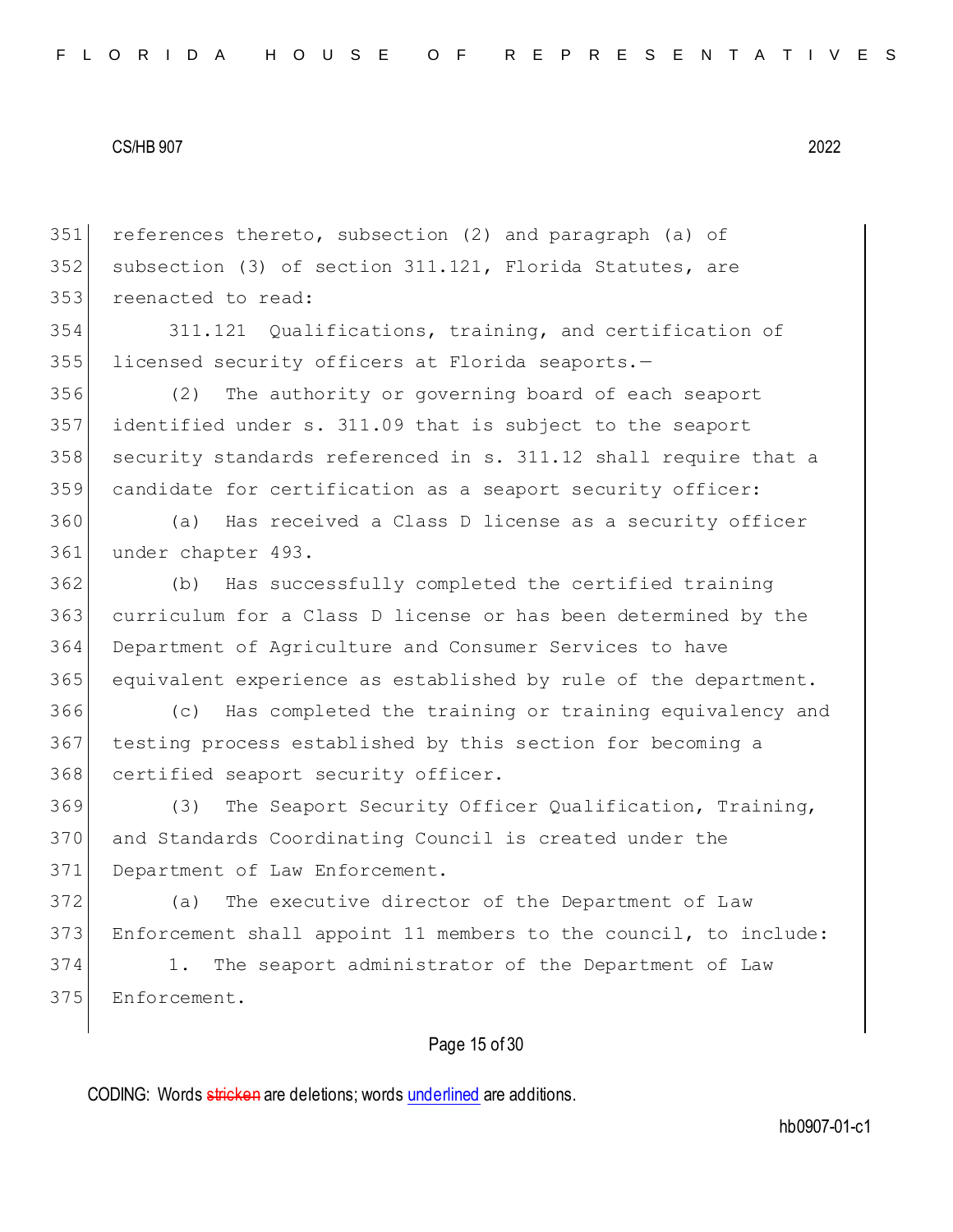| 376 | The Commissioner of Education or his or her designee.<br>2.    |
|-----|----------------------------------------------------------------|
| 377 | The director of the Division of Licensing of the<br>3.         |
| 378 | Department of Agriculture and Consumer Services.               |
| 379 | 4.<br>The administrator of the Florida Seaport Transportation  |
| 380 | and Economic Development Council.                              |
| 381 | Two seaport security directors from seaports designated<br>5.  |
| 382 | under s. 311.09.                                               |
| 383 | One director of a state law enforcement academy.<br>6.         |
| 384 | One representative of a local law enforcement agency.<br>7.    |
| 385 | 8.<br>Two representatives of contract security services.       |
| 386 | 9.<br>One representative of the Department of Highway Safety   |
| 387 | and Motor Vehicles.                                            |
| 388 | Section 10. For the purpose of incorporating the amendment     |
| 389 | made by this act to section 311.09, Florida Statutes, in a     |
| 390 | reference thereto, subsection (1) of section 311.14, Florida   |
| 391 | Statutes, is reenacted to read:                                |
| 392 | 311.14 Seaport planning.-                                      |
| 393 | The Department of Transportation shall develop, in<br>(1)      |
| 394 | coordination with the ports listed in s. 311.09(1) and other   |
| 395 | partners, a Statewide Seaport and Waterways System Plan. This  |
| 396 | plan shall be consistent with the goals of the Florida         |
| 397 | Transportation Plan developed pursuant to s. 339.155 and shall |
| 398 | consider needs identified in individual port master plans and  |
| 399 | those from the seaport strategic plans required under this     |
| 400 | section. The plan will identify 5-year, 10-year, and 20-year   |
|     |                                                                |

Page 16 of 30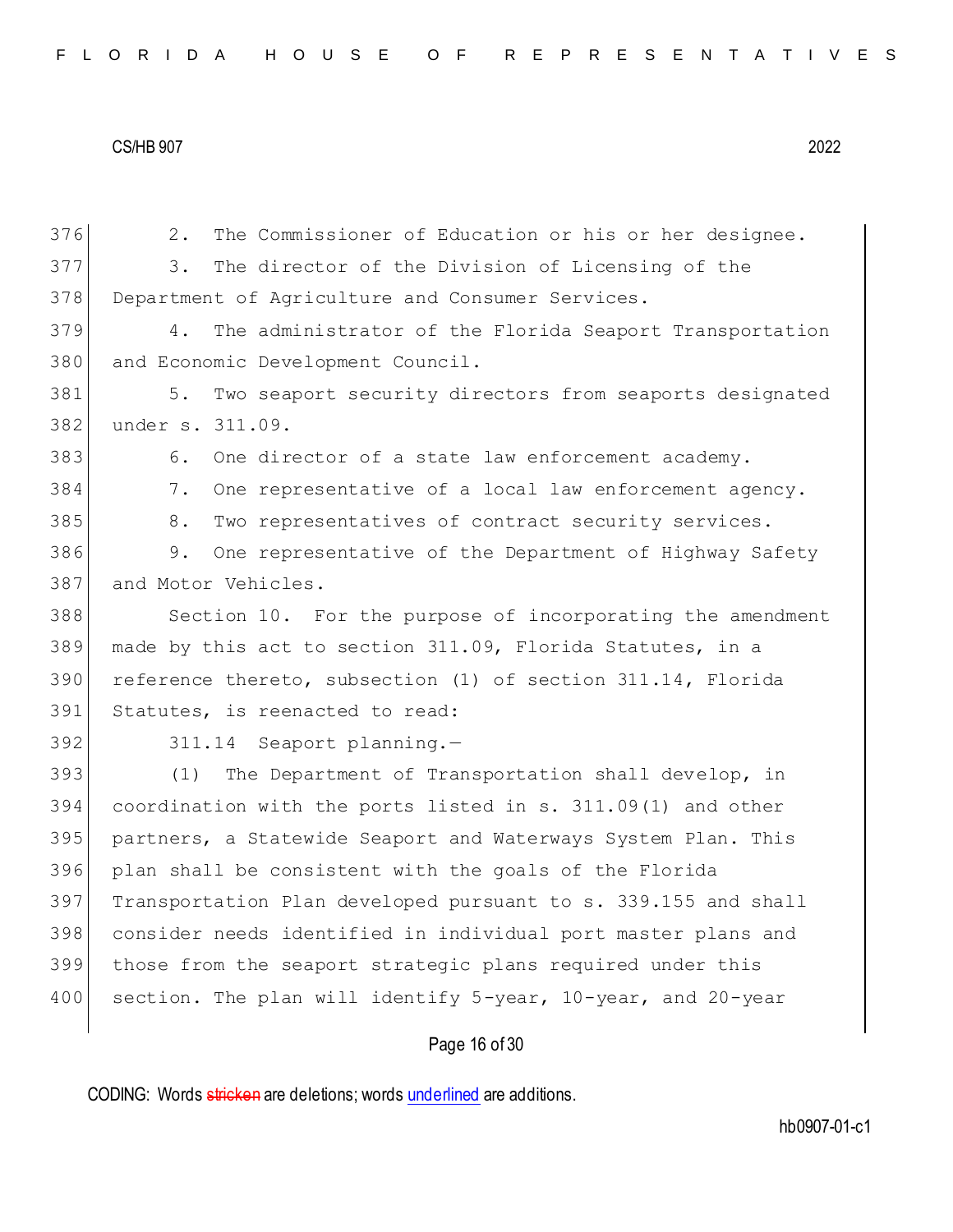401 needs for the seaport system and will include seaport, waterway, 402 road, and rail projects that are needed to ensure the success of 403 the transportation system as a whole in supporting state 404 economic development goals.

405 Section 11. For the purpose of incorporating the amendment 406 made by this act to section 311.09, Florida Statutes, in a 407 reference thereto, section 315.18, Florida Statutes, is 408 reenacted to read:

409 315.18 Confidentiality of certain records held by 410 deepwater ports.—Any proposal or counterproposal exchanged 411 between a deepwater port listed in s. 311.09(1) and any 412 nongovernmental entity, relating to the sale, use, or lease of 413 land or of port facilities, and any financial records submitted 414 by any nongovernmental entity to such a deepwater port for the 415 purpose of the sale, use, or lease of land or of port 416 facilities, are confidential and exempt from s. 119.07(1) and s. 417 24(a), Art. I of the State Constitution. However, 30 days before 418 any such proposal or counterproposal is considered for approval 419 by the governing body of such a deepwater port, the proposal or 420 counterproposal shall cease to be exempt. If no proposal or 421 counterproposal is submitted to the governing body for approval, 422 such a proposal or counterproposal shall cease to be exempt 90 423 days after the cessation of negotiations.

424 Section 12. For the purpose of incorporating the amendment 425 made by this act to section 311.09, Florida Statutes, in

#### Page 17 of 30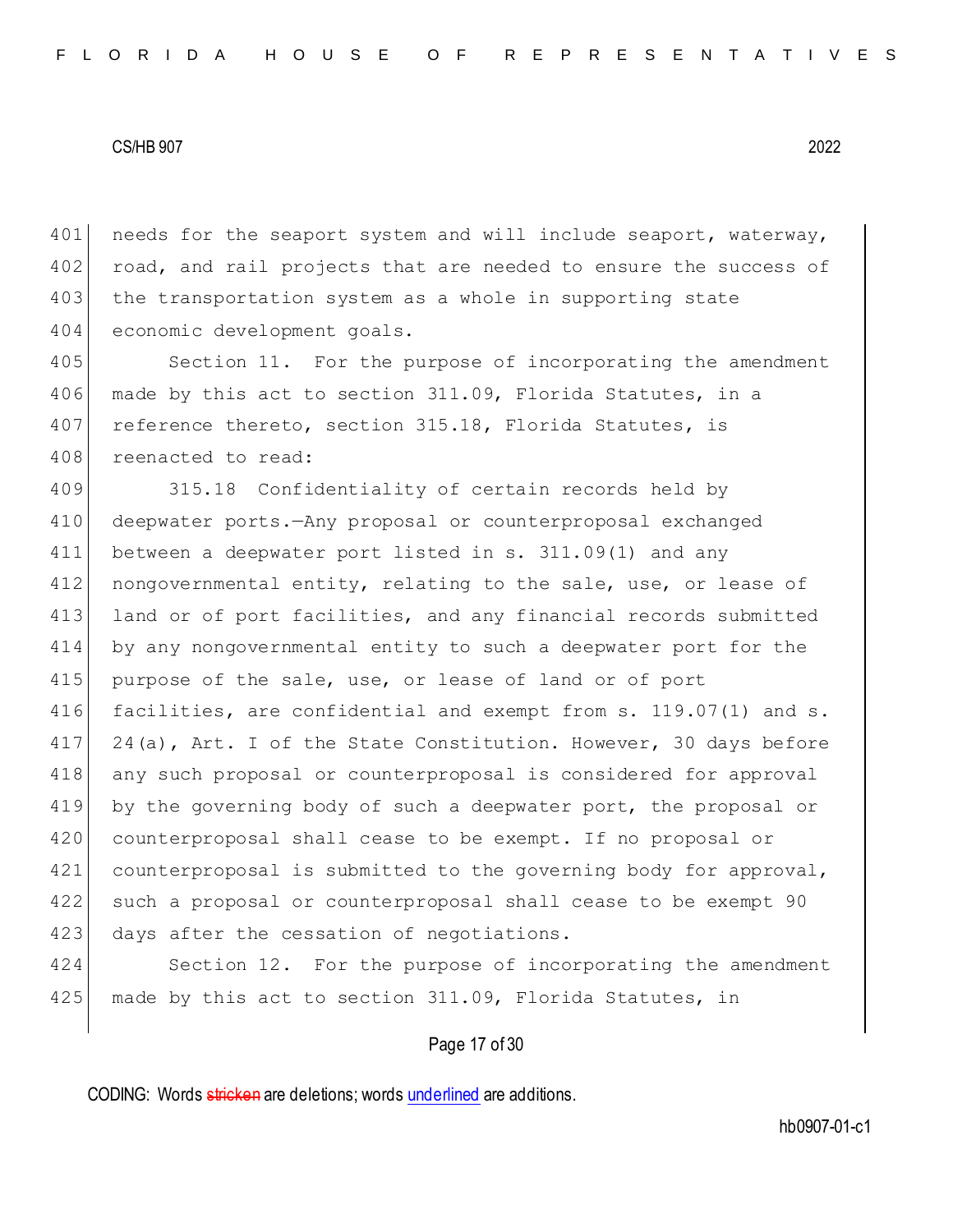426 references thereto, subsections (3) and (4) of section 320.20, 427 Florida Statutes, are reenacted to read:

428 320.20 Disposition of license tax moneys.—The revenue 429 derived from the registration of motor vehicles, including any 430 delinquent fees and excluding those revenues collected and 431 distributed under the provisions of s. 320.081, must be 432 distributed monthly, as collected, as follows:

433 (3) Notwithstanding any other provision of law except 434 subsections (1) and (2), \$15 million shall be deposited annually 435 into the State Transportation Trust Fund solely for the purposes 436 of funding the Florida Seaport Transportation and Economic 437 Development Program as provided in chapter 311. Such revenues 438 shall be distributed on a 50-50 matching basis to any port 439 listed in s. 311.09(1) to be used for funding projects as 440 described in s. 311.07(3)(b). Such revenues may be assigned, 441 pledged, or set aside as a trust for the payment of principal or 442 interest on bonds, tax anticipation certificates, or any other 443 form of indebtedness issued by an individual port or appropriate 444 local government having jurisdiction thereof, or collectively by 445 interlocal agreement among any of the ports, or used to purchase 446 credit support to permit such borrowings. However, such debt is 447 not a general obligation of the state. The state covenants with 448 holders of such revenue bonds or other instruments of 449 indebtedness issued that it will not repeal or impair or amend 450 in any manner that will materially and adversely affect the

## Page 18 of 30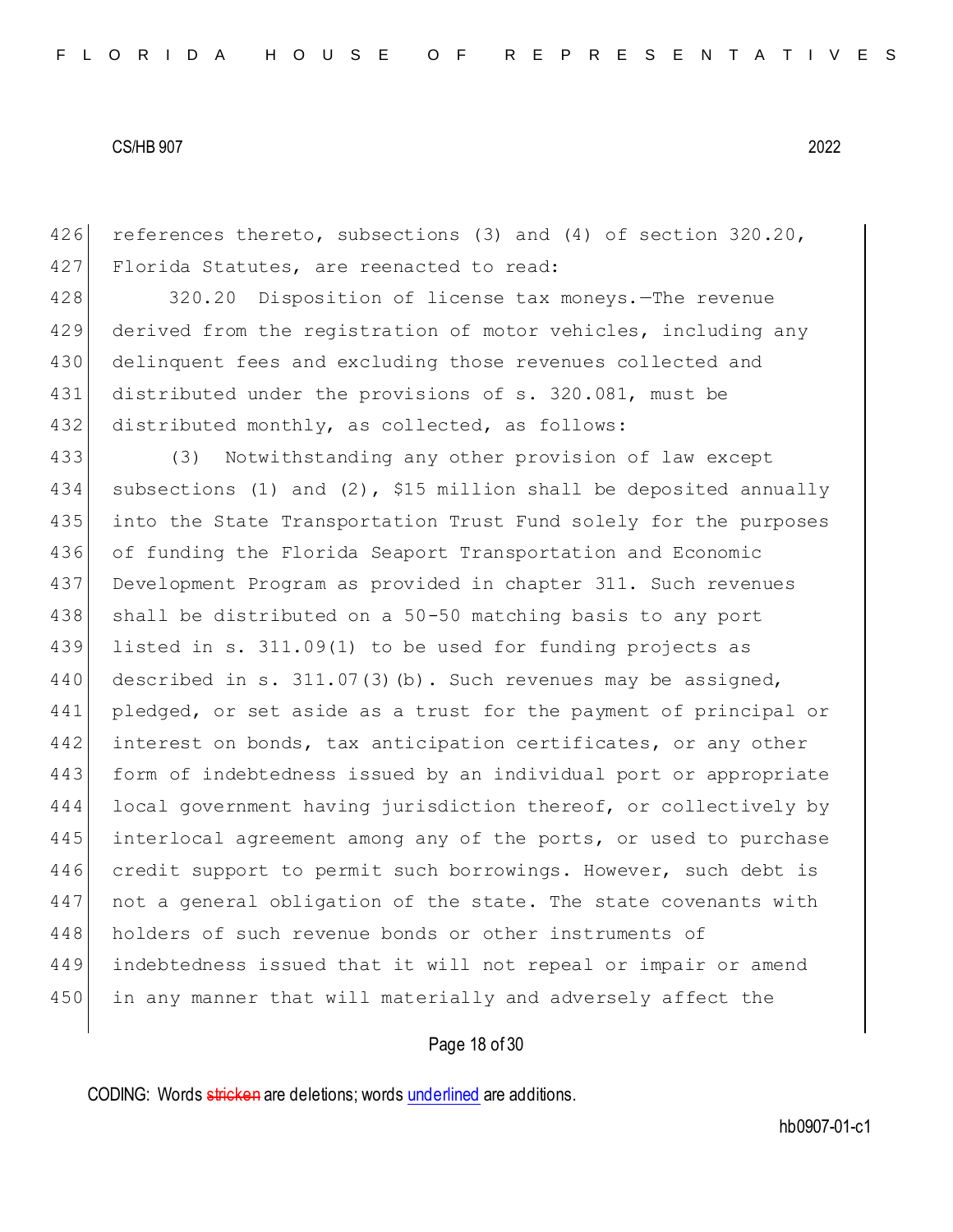451 rights of such holders so long as bonds authorized by this 452 section are outstanding. Any revenues that are not pledged to 453 the repayment of bonds authorized by this section may be used 454 for purposes authorized under the Florida Seaport Transportation 455 and Economic Development Program. This revenue source is in 456 addition to any amounts provided and appropriated in accordance 457 with s. 311.07. The Florida Seaport Transportation and Economic 458 Development Council shall approve the distribution of funds to 459 ports for projects that have been approved pursuant to s.  $460$  311.09(5) - (8). The council and the Department of Transportation 461 may perform acts required to facilitate and implement this 462 subsection. To better enable the ports to cooperate to their 463 mutual advantage, the governing body of each port may exercise 464 powers provided to municipalities or counties in s. 163.01(7)(d) 465 subject to chapter 311 and special acts, if any, pertaining to a 466 port. The use of funds provided pursuant to this subsection are 467 limited to eligible projects listed in this subsection. Income 468 derived from a project completed with the use of program funds, 469 beyond operating costs and debt service, is restricted solely to 470 further port capital improvements consistent with maritime 471 purposes. Use of such income for nonmaritime purposes is 472 prohibited. The revenues available under this subsection may not 473 be pledged to the payment of any bonds other than the Florida 474 Ports Financing Commission Series 1996 and Series 1999 Bonds 475 currently outstanding; however, such revenues may be pledged to

## Page 19 of 30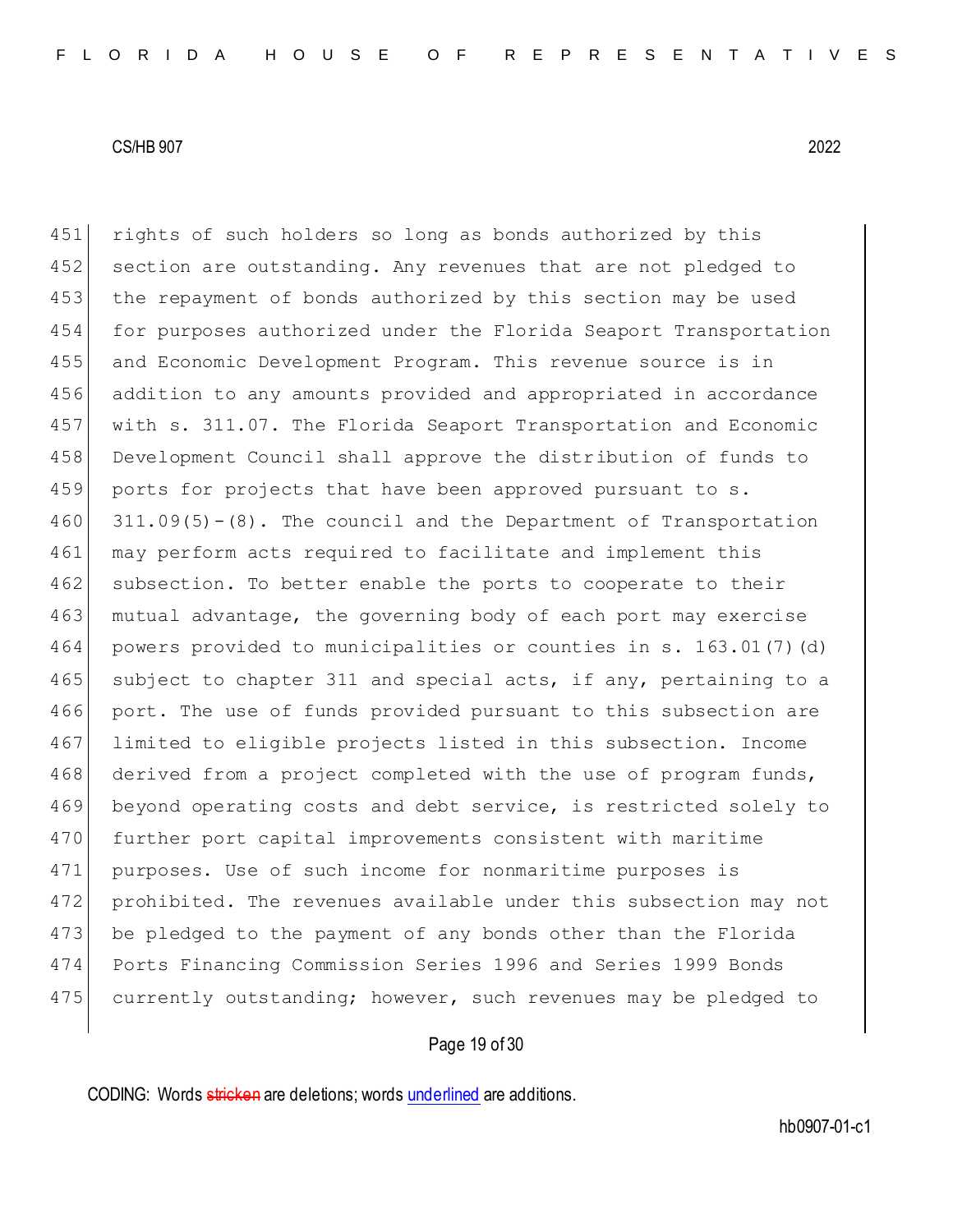476 secure payment of refunding bonds to refinance the Florida Ports 477 Financing Commission Series 1996 and Series 1999 Bonds. 478 Refunding bonds secured by revenues available under this 479 subsection may not be issued with a final maturity later than 480 the final maturity of the Florida Ports Financing Commission 481 Series 1996 and Series 1999 Bonds or which provide for higher 482 debt service in any year than is currently payable on such 483 bonds. Any revenue bonds or other indebtedness issued after July  $484$  1, 2000, other than refunding bonds shall be issued by the 485 Division of Bond Finance at the request of the Department of 486 Transportation pursuant to the State Bond Act.

487 (4) Notwithstanding any other provision of law except 488 subsections  $(1)$ ,  $(2)$ , and  $(3)$ , \$10 million shall be deposited 489 annually into the State Transportation Trust Fund solely for the 490 purposes of funding the Florida Seaport Transportation and 491 Economic Development Program as provided in chapter 311 and for 492 funding seaport intermodal access projects of statewide 493 significance as provided in s. 341.053. Such revenues shall be 494 distributed to any port listed in s. 311.09(1), to be used for 495 funding projects as follows:

496 (a) For any seaport intermodal access projects that are 497 identified in the 1997-1998 Tentative Work Program of the 498 Department of Transportation, up to the amounts needed to offset 499 the funding requirements of this section.

500 (b) For seaport intermodal access projects as described in

## Page 20 of 30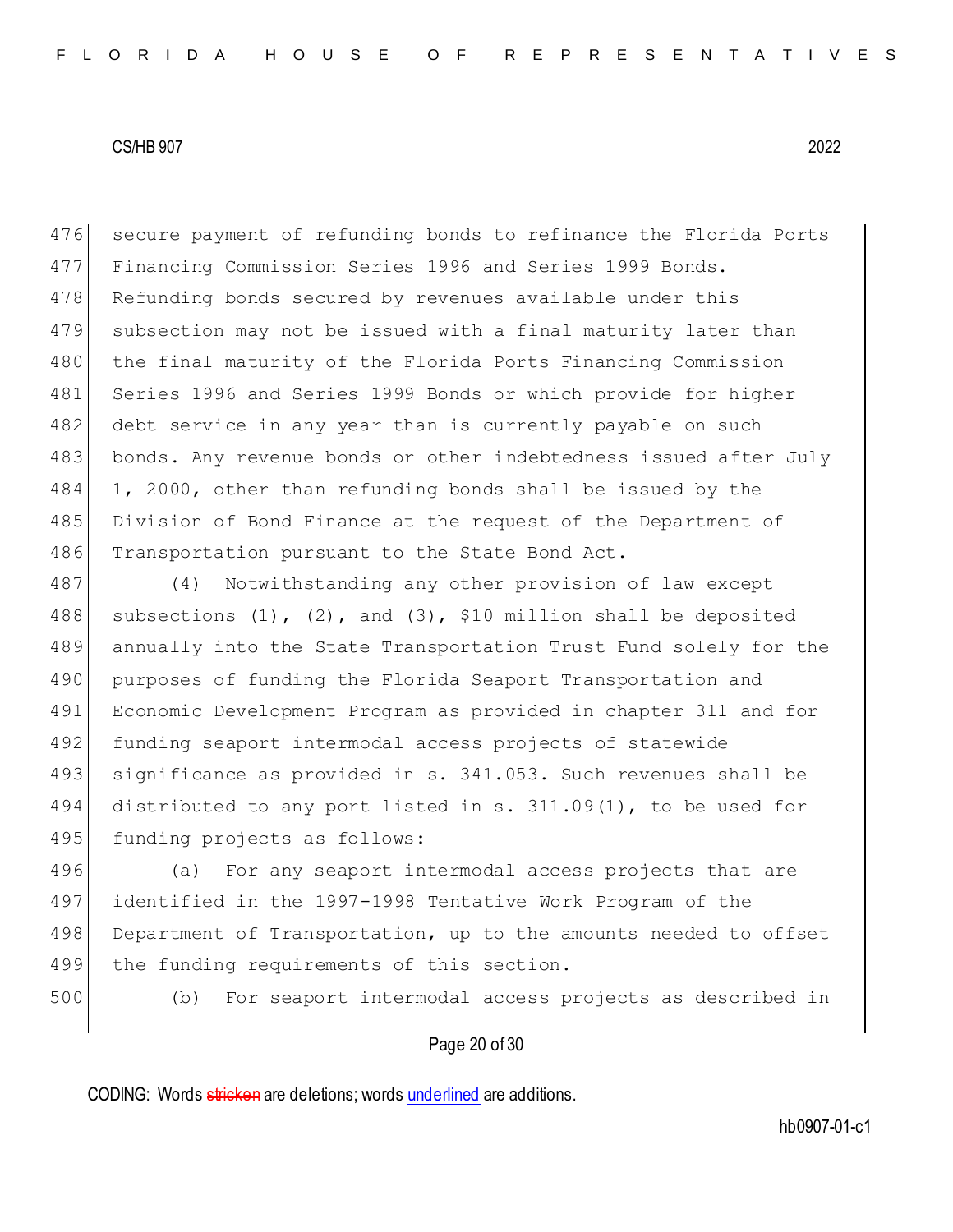s. 341.053(6) which are identified in the 5-year Florida Seaport Mission Plan as provided in s. 311.09(3). Funding for such 503 projects shall be on a matching basis as mutually determined by the Florida Seaport Transportation and Economic Development Council and the Department of Transportation if a minimum of 25 percent of total project funds come from any port funds, local funds, private funds, or specifically earmarked federal funds.

 (c) On a 50-50 matching basis for projects as described in s.  $311.07(3)(b)$ .

 (d) For seaport intermodal access projects that involve 511 the dredging or deepening of channels, turning basins, or harbors; or the rehabilitation of wharves, docks, or similar structures. Funding for such projects requires a 25 percent match of the funds received pursuant to this subsection. Matching funds must come from port funds, federal funds, local 516 funds, or private funds.

518 Such revenues may be assigned, pledged, or set aside as a trust for the payment of principal or interest on bonds, tax 520 anticipation certificates, or other form of indebtedness issued by an individual port or appropriate local government having jurisdiction thereof, or collectively by interlocal agreement among any of the ports, or used to purchase credit support to permit such borrowings. However, such debt is not a general obligation of the state. This state covenants with holders of

## Page 21 of 30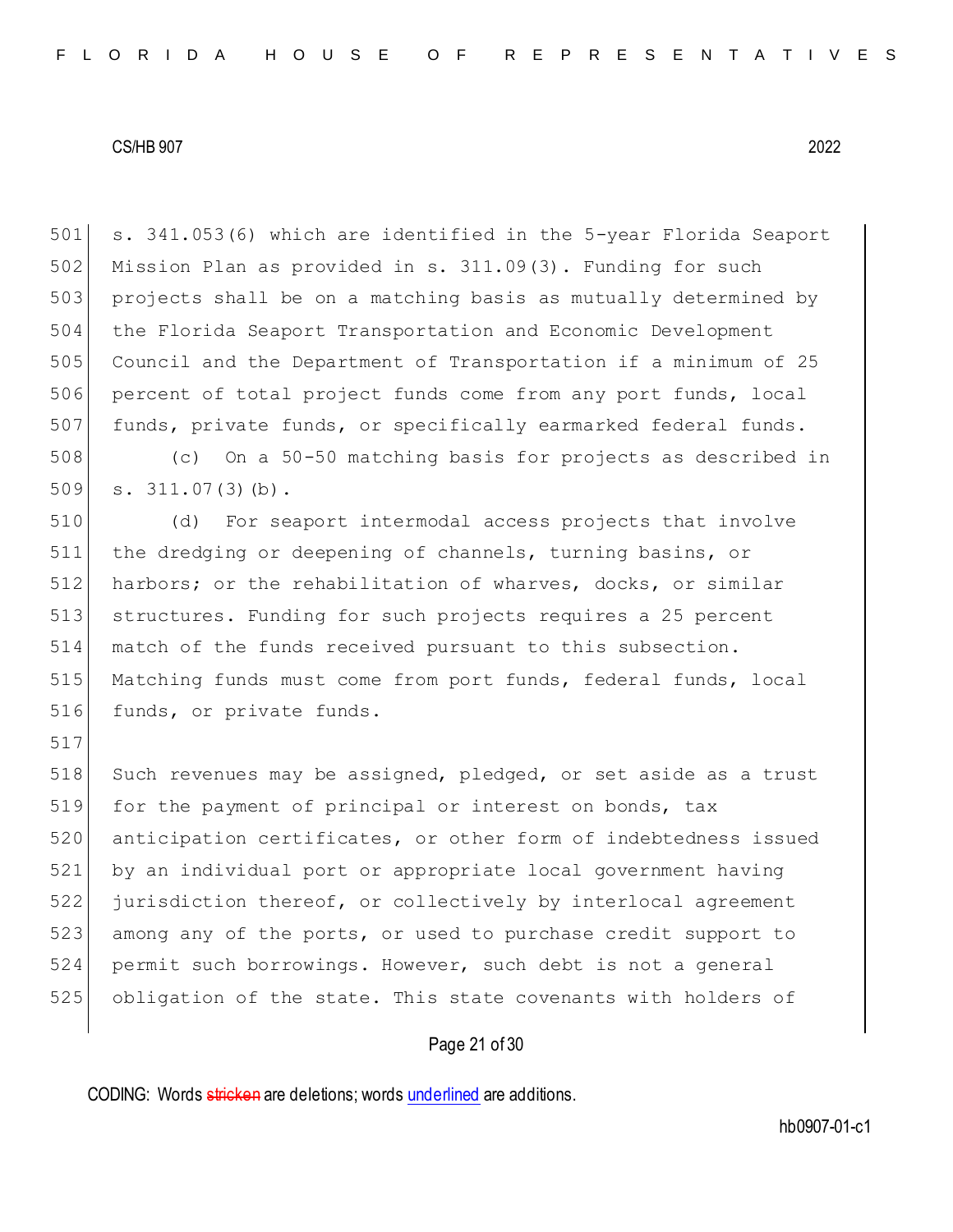such revenue bonds or other instruments of indebtedness issued 527 hereunder that it will not repeal, impair, or amend this 528 subsection in a manner that will materially and adversely affect the rights of holders while bonds authorized by this subsection 530 remain outstanding. Revenues that are not pledged to the repayment of bonds as authorized by this section may be used for purposes authorized under the Florida Seaport Transportation and Economic Development Program. This revenue source is in addition to any amounts provided for and appropriated in accordance with s. 311.07 and subsection (3). The Florida Seaport Transportation and Economic Development Council shall approve distribution of funds to ports for projects that have been approved pursuant to 538 s.  $311.09(5)-(8)$ , or for seaport intermodal access projects identified in the 5-year Florida Seaport Mission Plan as provided in s. 311.09(3) and mutually agreed upon by the Florida Seaport Transportation and Economic Development Council and the Department of Transportation. All contracts for actual construction of projects authorized by this subsection must include a provision encouraging employment of participants in 545 the welfare transition program. The goal for such employment is 25 percent of all new employees employed specifically for the project, unless the Department of Transportation and the Florida Seaport Transportation and Economic Development Council demonstrate that such a requirement would severely hamper the 550 successful completion of the project. In such an instance,

## Page 22 of 30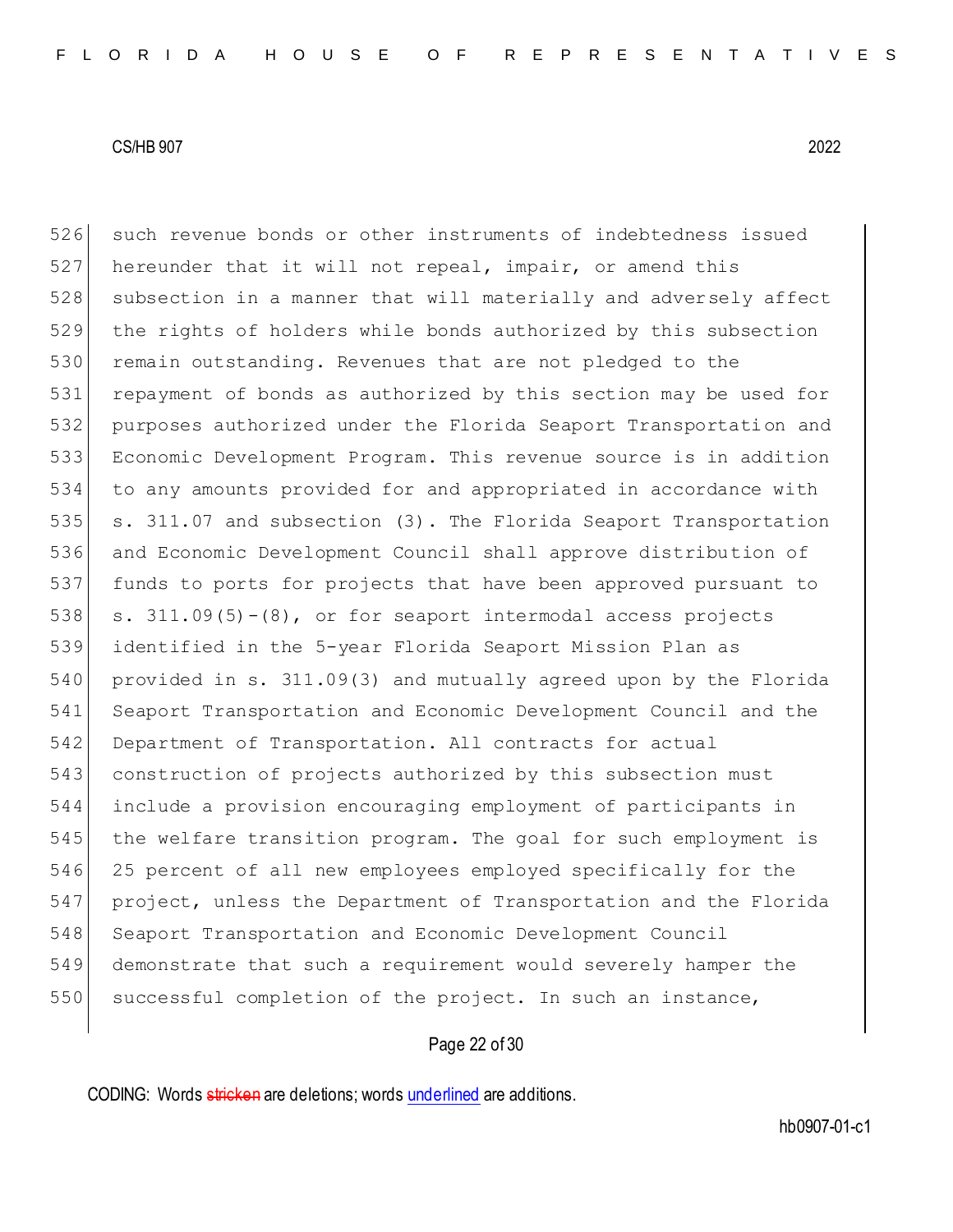CareerSource Florida, Inc., shall establish an appropriate percentage of employees who are participants in the welfare transition program. The council and the Department of Transportation may perform such acts as are required to facilitate and implement the provisions of this subsection. To 556 better enable the ports to cooperate to their mutual advantage, the governing body of each port may exercise powers provided to municipalities or counties in s. 163.01(7)(d) subject to the provisions of chapter 311 and special acts, if any, pertaining to a port. The use of funds provided pursuant to this subsection is limited to eligible projects listed in this subsection. The revenues available under this subsection may not be pledged to 563 the payment of any bonds other than the Florida Ports Financing Commission Series 1996 and Series 1999 Bonds currently outstanding; however, such revenues may be pledged to secure payment of refunding bonds to refinance the Florida Ports 567 Financing Commission Series 1996 and Series 1999 Bonds. Refunding bonds secured by revenues available under this subsection may not be issued with a final maturity later than 570 the final maturity of the Florida Ports Financing Commission Series 1996 and Series 1999 Bonds and may not provide for higher debt service in any year than is currently payable on such 573 bonds. Any revenue bonds or other indebtedness issued after July 1, 2000, other than refunding bonds shall be issued by the Division of Bond Finance at the request of the Department of

## Page 23 of 30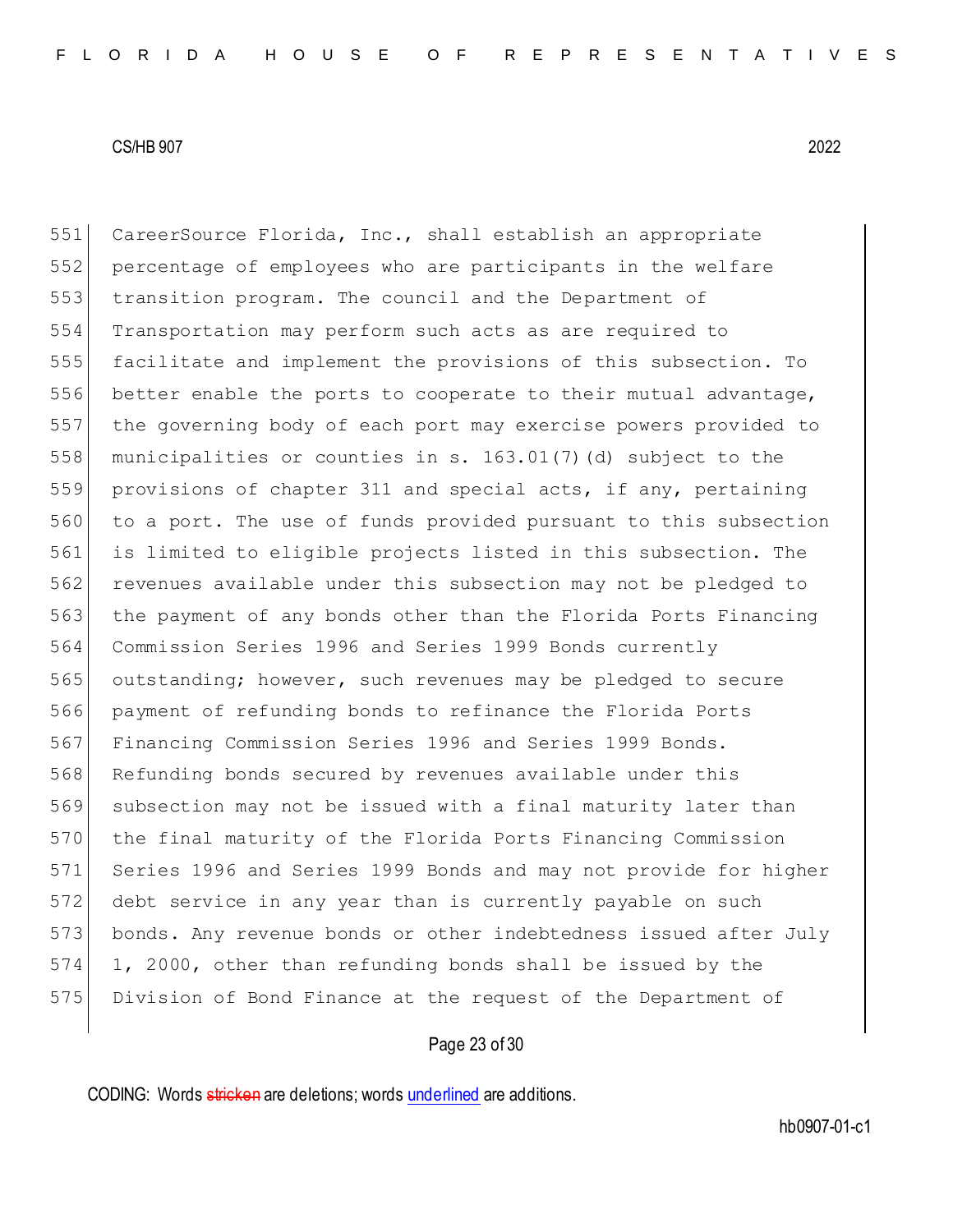576 Transportation pursuant to the State Bond Act.

577 Section 13. For the purpose of incorporating the amendment 578 made by this act to section 311.09, Florida Statutes, in a 579 reference thereto, subsection (1) of section 334.27, Florida 580 Statutes, is reenacted to read:

581 334.27 Governmental transportation entities; property 582 acquired for transportation purposes; limitation on soil or 583 groundwater contamination liability.-

 (1) For the purposes of this section, the term "governmental transportation entity" means the department; an authority created pursuant to chapter 343, chapter 348, or chapter 349; airports as defined in s. 332.004(14); a port 588 enumerated in s.  $311.09(1)$ ; a county; or a municipality.

589 Section 14. For the purpose of incorporating the amendment 590 made by this act to section 311.09, Florida Statutes, in a 591 reference thereto, subsection (7) of section 337.14, Florida 592 Statutes, is reenacted to read:

593 337.14 Application for qualification; certificate of 594 qualification; restrictions; request for hearing.-

 (7) A "contractor" as defined in s. 337.165(1)(d) or his or her "affiliate" as defined in s. 337.165(1)(a) qualified with the department under this section may not also qualify under s. 598 287.055 or s. 337.105 to provide testing services, construction, engineering, and inspection services to the department. This limitation does not apply to any design-build prequalification

## Page 24 of 30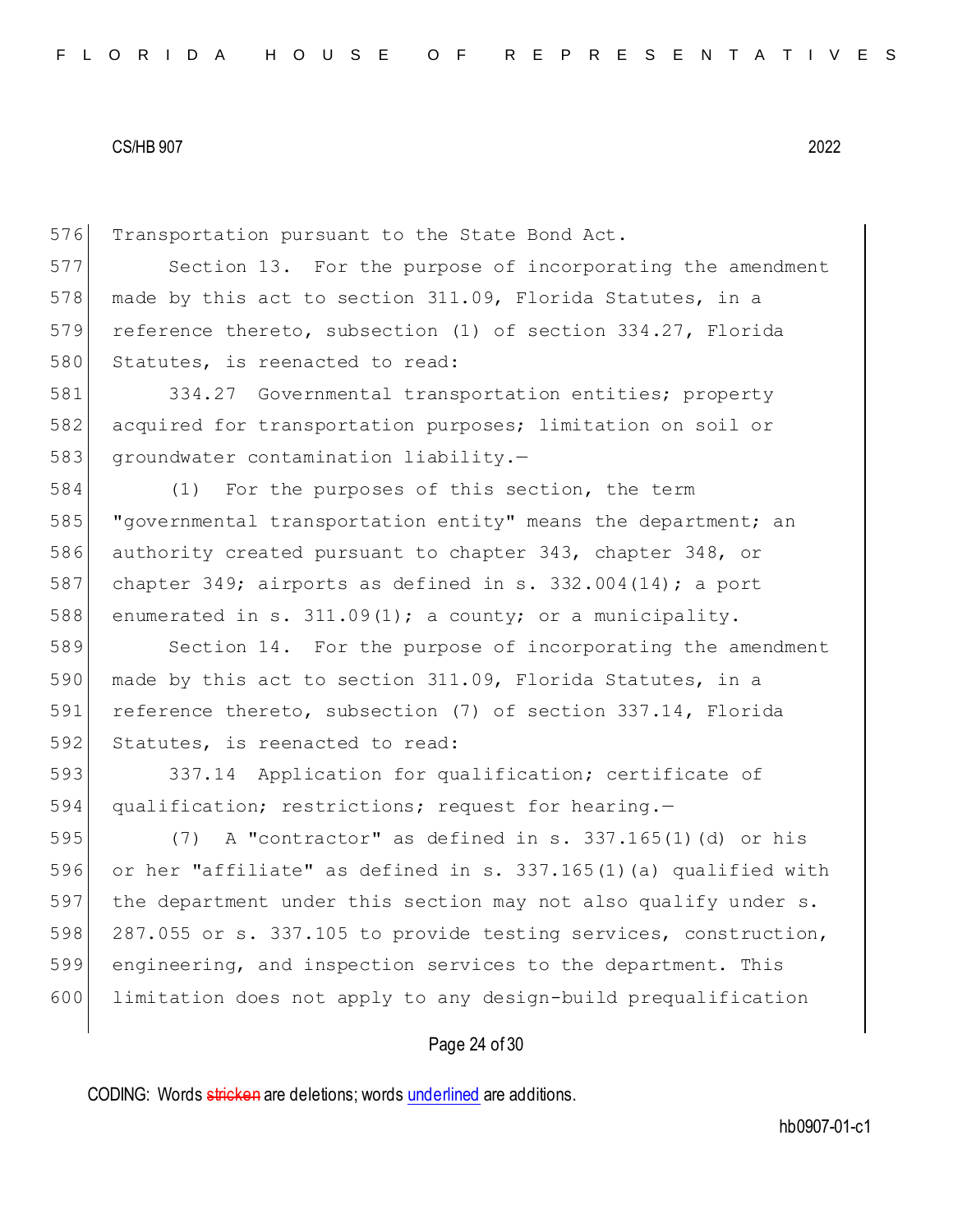under s. 337.11(7) and does not apply when the department otherwise determines by written order entered at least 30 days 603 before advertisement that the limitation is not in the best interests of the public with respect to a particular contract 605 for testing services, construction, engineering, and inspection services. This subsection does not authorize a contractor to provide testing services, or provide construction, engineering, and inspection services, to the department in connection with a construction contract under which the contractor is performing 610 any work. Notwithstanding any other provision of law to the contrary, for a project that is wholly or partially funded by 612 the department and administered by a local governmental entity, except for a seaport listed in s. 311.09 or an airport as defined in s. 332.004, the entity performing design and construction engineering and inspection services may not be the same entity.

617 Section 15. For the purpose of incorporating the amendment 618 made by this act to section 311.09, Florida Statutes, in a 619 reference thereto, subsection (12) of section 373.406, Florida 620 Statutes, is reenacted to read:

 373.406 Exemptions.—The following exemptions shall apply: (12) An overwater pier, dock, or a similar structure 623 located in a deepwater port listed in s. 311.09 is not considered to be part of a stormwater management system for which this chapter or chapter 403 requires stormwater from

## Page 25 of 30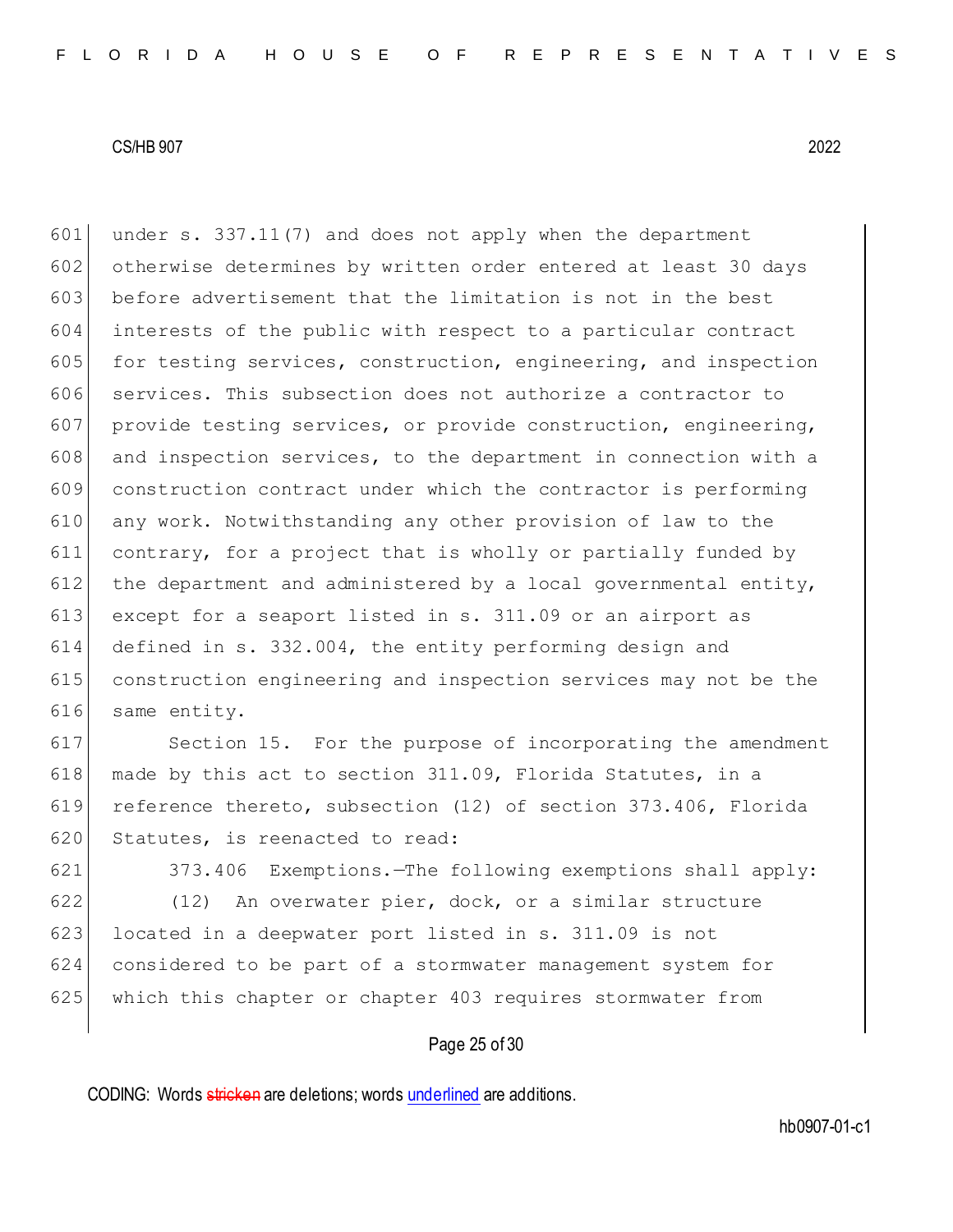626 impervious surfaces to be treated if:

627 (a) The port has a stormwater pollution prevention plan 628 for industrial activities pursuant to the National Pollutant 629 Discharge Elimination System Program; and

 (b) The stormwater pollution prevention plan also provides similar pollution prevention measures for other activities that are not subject to the National Pollutant Discharge Elimination 633 System Program and that occur on the port's overwater piers, docks, and similar structures.

635 Section 16. For the purpose of incorporating the amendment 636 made by this act to section 311.09, Florida Statutes, in 637 references thereto, subsections (2) and (10) of section 638 373.4133, Florida Statutes, are reenacted to read:

639 373.4133 Port conceptual permits.-

640 (2) Any port listed in s. 311.09(1) may apply to the 641 department for a port conceptual permit, including any 642 applicable authorization under chapter 253 to use sovereignty 643 submerged lands under a joint coastal permit pursuant to s. 644 161.055 or an environmental resource permit issued pursuant to 645 this part, for all or a portion of the area within the 646 geographic boundaries of the port. A private entity with a 647 controlling interest in property used for private industrial 648 | marine activities in the immediate vicinity of a port listed in 649 s. 311.09(1) may also apply for a port conceptual permit under 650 this section. A port conceptual permit may be issued for a

## Page 26 of 30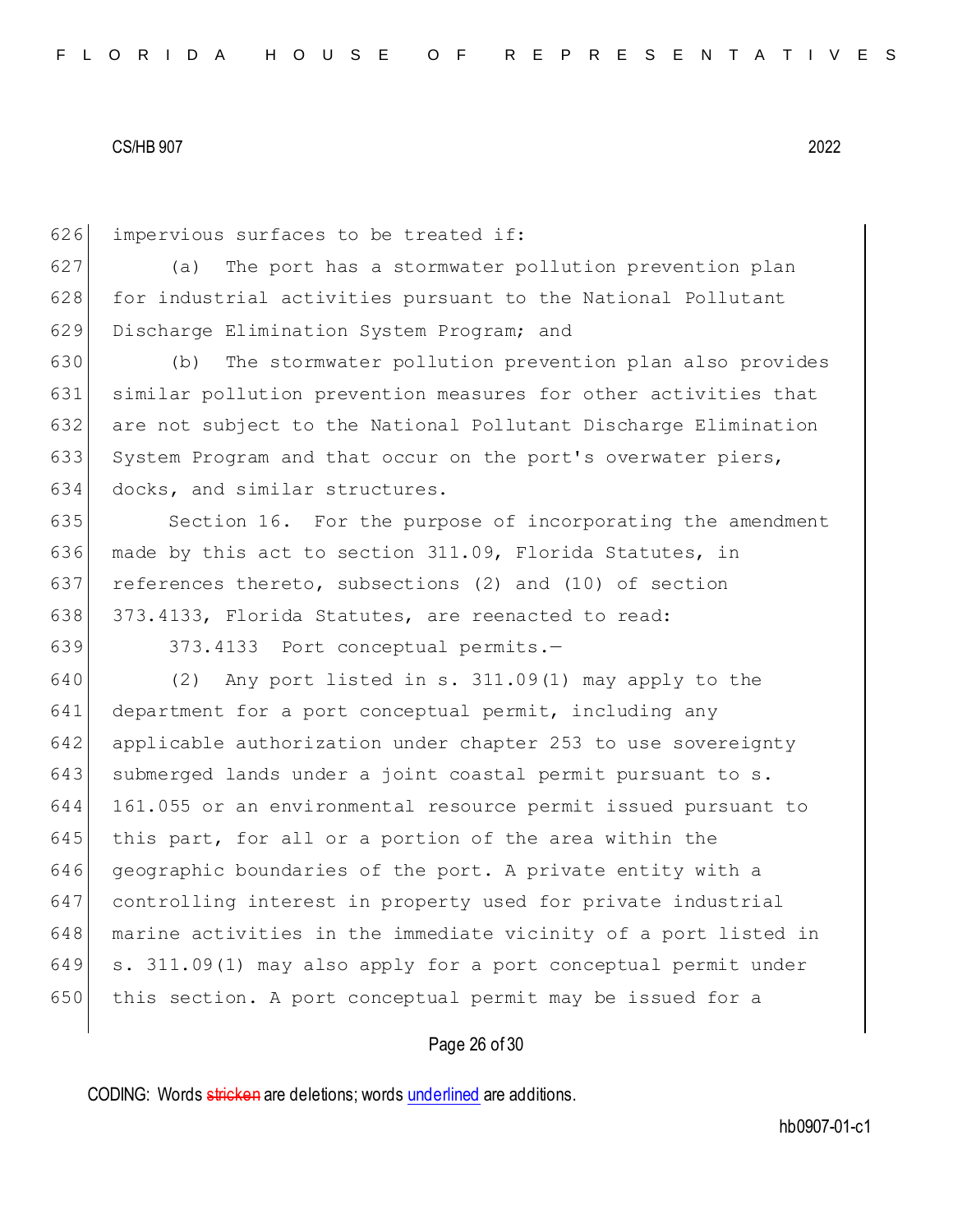period of up to 20 years and extended one time for an additional 652 10 years. A port conceptual permit constitutes the state's conceptual certification of compliance with state water quality standards for purposes of s. 401 of the Clean Water Act and the 655 state's conceptual determination that the activities contained in the port conceptual permit are consistent with the state coastal zone management program.

658 (10) In lieu of meeting the generally applicable 659 stormwater design standards in rules adopted under this part, 660 which create a presumption that stormwater discharged from the 661 system will meet the applicable state water quality standards in 662 the receiving waters, any port listed in s.  $311.09(1)$  may 663 propose alternative stormwater treatment and design criteria for 664 the construction, operation, and maintenance of stormwater 665 management systems serving overwater piers. The proposal shall 666 include such structural components or best management practices 667 to address the stormwater discharge from the pier, including 668 consideration of activities conducted on the pier, as are 669 necessary to provide reasonable assurance that stormwater 670 discharged from the system will meet the applicable state water 671 quality standards in the receiving waters.

672 Section 17. For the purpose of incorporating the amendment 673 made by this act to section 311.09, Florida Statutes, in a 674 reference thereto, paragraph (d) of subsection (6) of section  $675$  373.4136, Florida Statutes, is reenacted to read:

## Page 27 of 30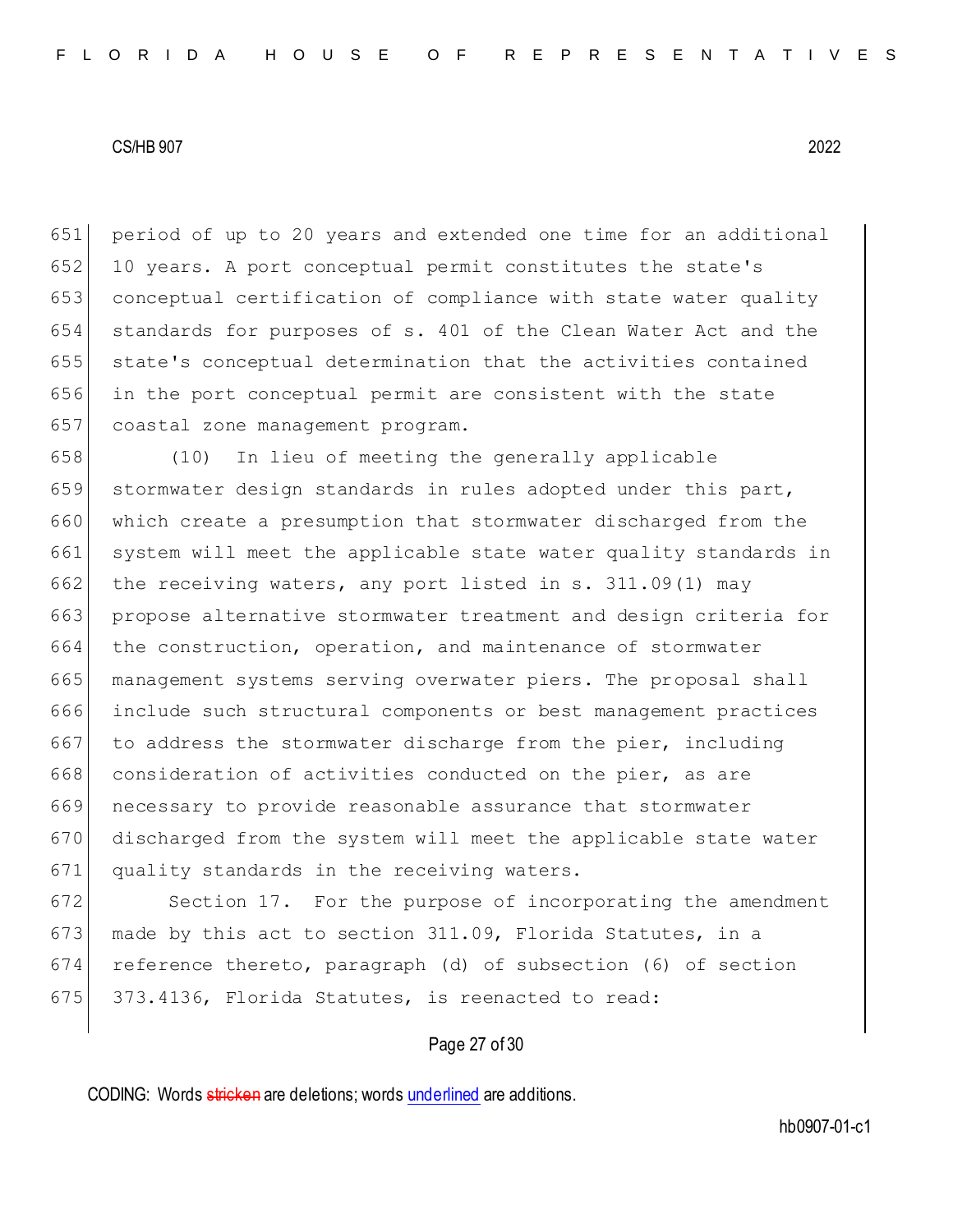676 373.4136 Establishment and operation of mitigation banks. 677 (6) MITIGATION SERVICE AREA.—The department or water 678 management district shall establish a mitigation service area 679 for each mitigation bank permit. The department or water 680 management district shall notify and consider comments received 681 on the proposed mitigation service area from each local 682 government within the proposed mitigation service area. Except 683 as provided herein, mitigation credits may be withdrawn and used 684 only to offset adverse impacts in the mitigation service area. 685 The boundaries of the mitigation service area shall depend upon 686 the geographic area where the mitigation bank could reasonably 687 be expected to offset adverse impacts. Mitigation service areas 688 may overlap, and mitigation service areas for two or more 689 mitigation banks may be approved for a regional watershed. 690 (d) If the requirements in s. 373.414(1)(b) and (8) are

691 met, the following projects or activities regulated under this 692 part shall be eligible to use a mitigation bank, regardless of 693 whether they are located within the mitigation service area:

694 1. Projects with adverse impacts partially located within 695 the mitigation service area.

696 2. Linear projects, such as roadways, transmission lines, 697 distribution lines, pipelines, railways, or seaports listed in 698 s. 311.09(1).

699 3. Projects with total adverse impacts of less than 1 acre 700 in size.

## Page 28 of 30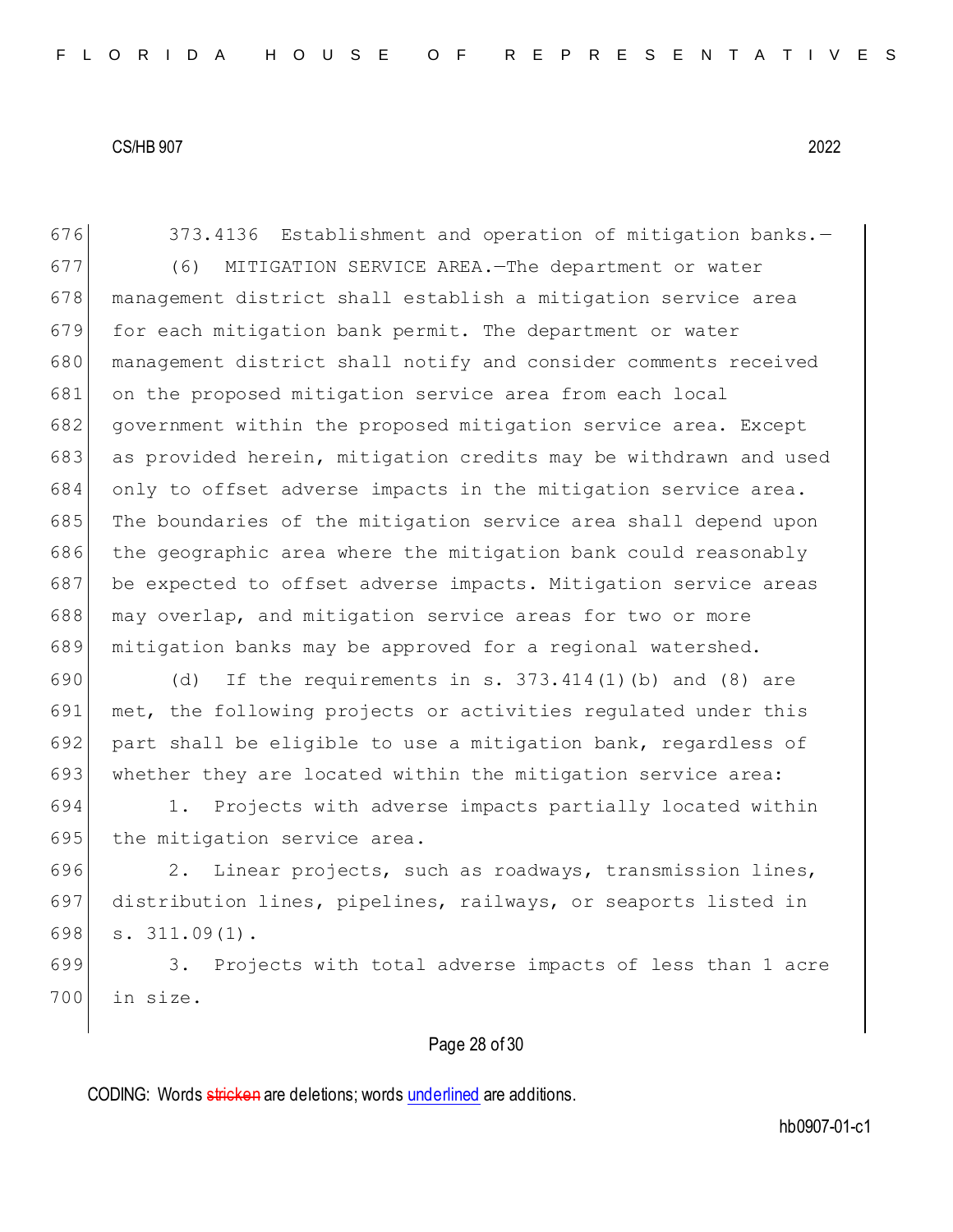Page 29 of 30 701 Section 18. For the purpose of incorporating the amendment 702 made by this act to section 311.09, Florida Statutes, in 703 references thereto, subsections (38) and (39) of section 704 403.061, Florida Statutes, are reenacted to read: 705 403.061 Department; powers and duties.—The department 706 shall have the power and the duty to control and prohibit 707 pollution of air and water in accordance with the law and rules 708 adopted and promulgated by it and, for this purpose, to: 709 (38) Provide a supplemental permitting process for the 710 issuance of a joint coastal permit pursuant to s. 161.055 or 711 environmental resource permit pursuant to part IV of chapter 712 373, to a port listed in s.  $311.09(1)$ , for maintenance dredging 713 and the management of dredged materials from maintenance 714 dredging of all navigation channels, port harbors, turning 715 basins, and harbor berths. Such permit shall be issued for a 716 period of 5 years and shall be annually extended for an 717 additional year if the port is in compliance with all permit 718 conditions at the time of extension. The department is 719 authorized to adopt rules to implement this subsection. 720 (39) Provide a supplemental permitting process for the 721 issuance of a conceptual joint coastal permit pursuant to s. 722 161.055 or environmental resource permit pursuant to part IV of 723 chapter 373, to a port listed in s.  $311.09(1)$ , for dredging and 724 the management of materials from dredging and for other related 725 activities necessary for development, including the expansion of